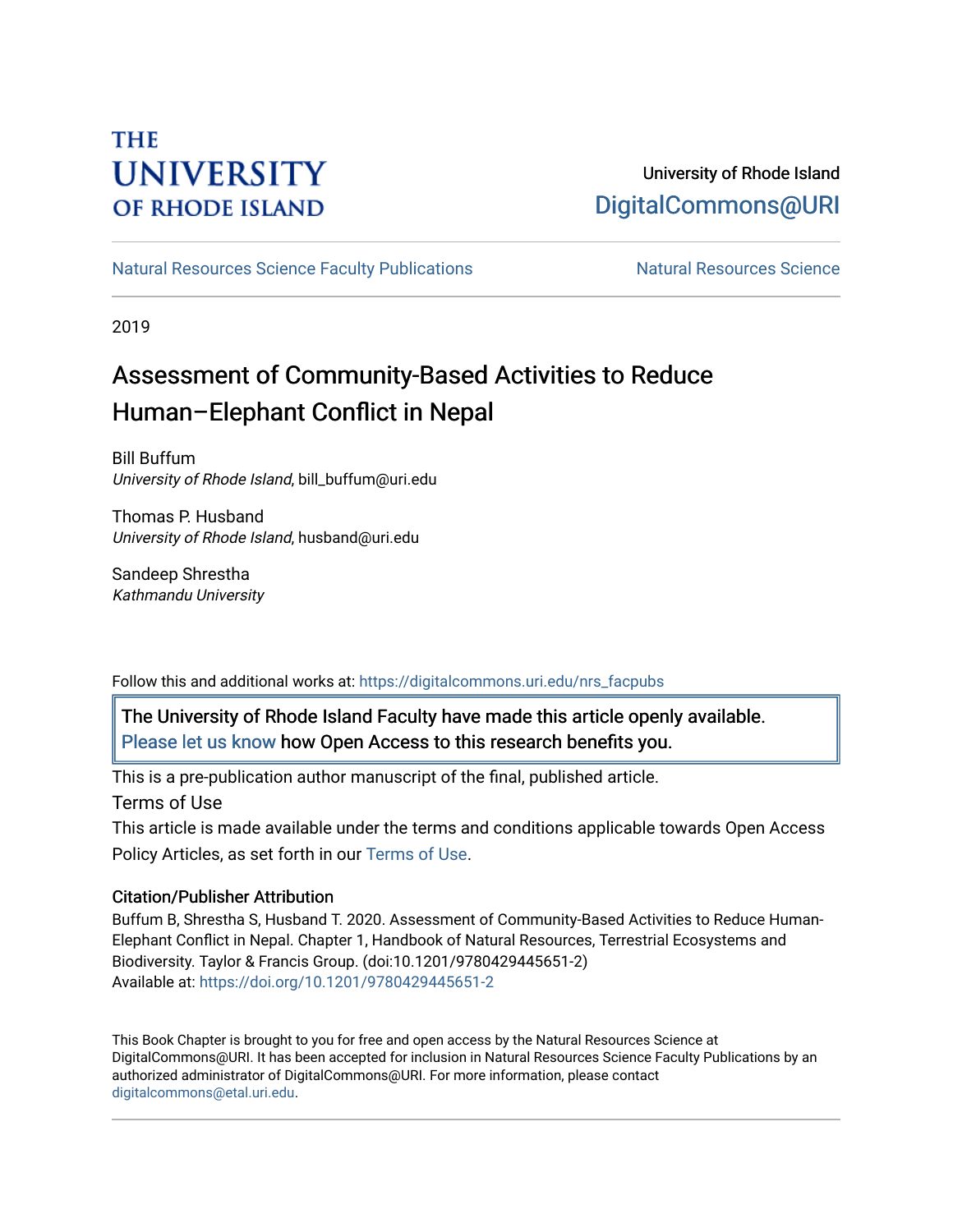#### **Assessment of Community-Based Activities to Reduce Human-Elephant Conflict in Nepal**

**Bill Buffuma** [\(https://orcid.org/0000-0002-4312-0876\)](https://orcid.org/0000-0002-4312-0876)

**Sandeep Shresthab** [\(https://orcid.org/0000-0002-6962-2380\)](https://orcid.org/0000-0002-6962-2380)

**Thomas P. Husbanda** [\(https://orcid.org/0000-0001-9967-6024\)](https://orcid.org/0000-0001-9967-6024)

a. Department of Natural Resources Science, University of Rhode Island, USA b. Department of Environmental Science and Engineering, Kathmandu University, Nepal

This is the original version of the manuscript that was submitted for publication in the Handbook of Natural Resources. A slightly modified version was published in 2020 with the following citation: Buffum B, Shrestha S, Husband T. 2020. Assessment of Community-Based Activities to Reduce Human-Elephant Conflict in Nepal. Chapter 1, Handbook of Natural Resources, Terrestrial Ecosystems and Biodiversity. Taylor & Francis Group. (doi:10.1201/9780429445651-2).

### **Abstract**

Human-elephant conflict (HEC) is a growing problem in Nepal. The Asian elephant (*Elephas maximus*) is the one of the most dangerous wildlife species in Nepal, causing more than 40% of wildlife conflicts with humans and 70% of human casualties. We developed an approach to assess the implementation of community-based HEC activities, and tested it in the buffer zone of the Chitwan National Park in southern Nepal. We conducted focus group sessions in 17 villages, rated 15 attributes in each community, and tested for significant correlations between the attributes. The communities implemented a wide range of community-based HEC activities with varying success. We found that communities with experience managing community forests tended to be more successful in implementing community based HEC activities. We recommend that the national park seek ways to speed up the lengthy process of registering community forests in the buffer zone villages, and provide additional technical and financial support to communitybased HEC programs.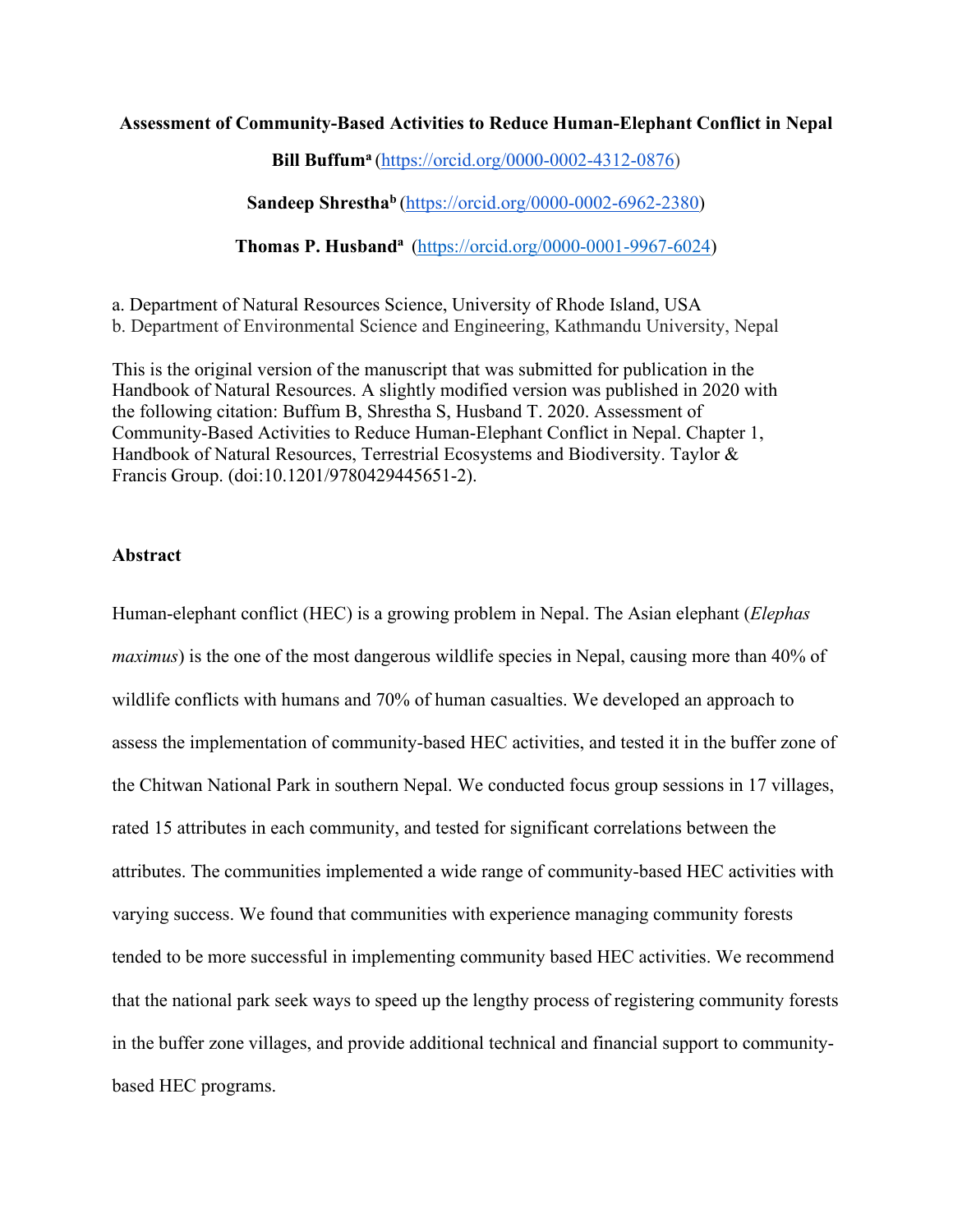## **Introduction**

Human-elephant conflict (HEC) is a growing problem in Nepal [1, 2]. The Asian elephant (*Elephas maximus)* is the most dangerous wildlife species in Nepal, causing more than 40% of the conflicts with humans and 70% of human casualties [3]. More than 290 incidents of elephant damage were reported in the buffer zones of Chitwan National Park and Parsa Wildlife Reserve between 2008 and 2012, including 21 deaths [4]. Most of the incidents occurred in the winter months [2]. The major cause for the increasing human elephant conflict (HEC) is the increasing fragmentation of remaining forests coupled with increasing elephant populations due to their migration from India [5].

Community based approaches have been recommended to address HEC in Nepal [6] and India [7]. Several studies have assessed elephant damage in Nepal in terms of human casualties, crop damage and economic loss, and recommended mitigation measures to reduce human wildlife conflict in Nepal [4, 8, 9]. However, no study to date has examined why some communities in Nepal are better able to implement community based HEC programs than others. Our study assessed the implementation of community-based HEC activities in the buffer zone of Chitwan National Park. We focused on the construction of solar electric fencing, the major communitybased HEC approach in our study sites, but also assessed a number of other community based HEC activities. Solar electric fencing is considered to be the most cost effective approach to reducing damage from wild elephants [1].

We were particularly interested to learn if communities involved in the management of community forests (CF) were better able to collaborate in community-based HEC activities than communities that were not managing a CF. Governments around the world are increasingly devolving authority for forest management to the local level through community forestry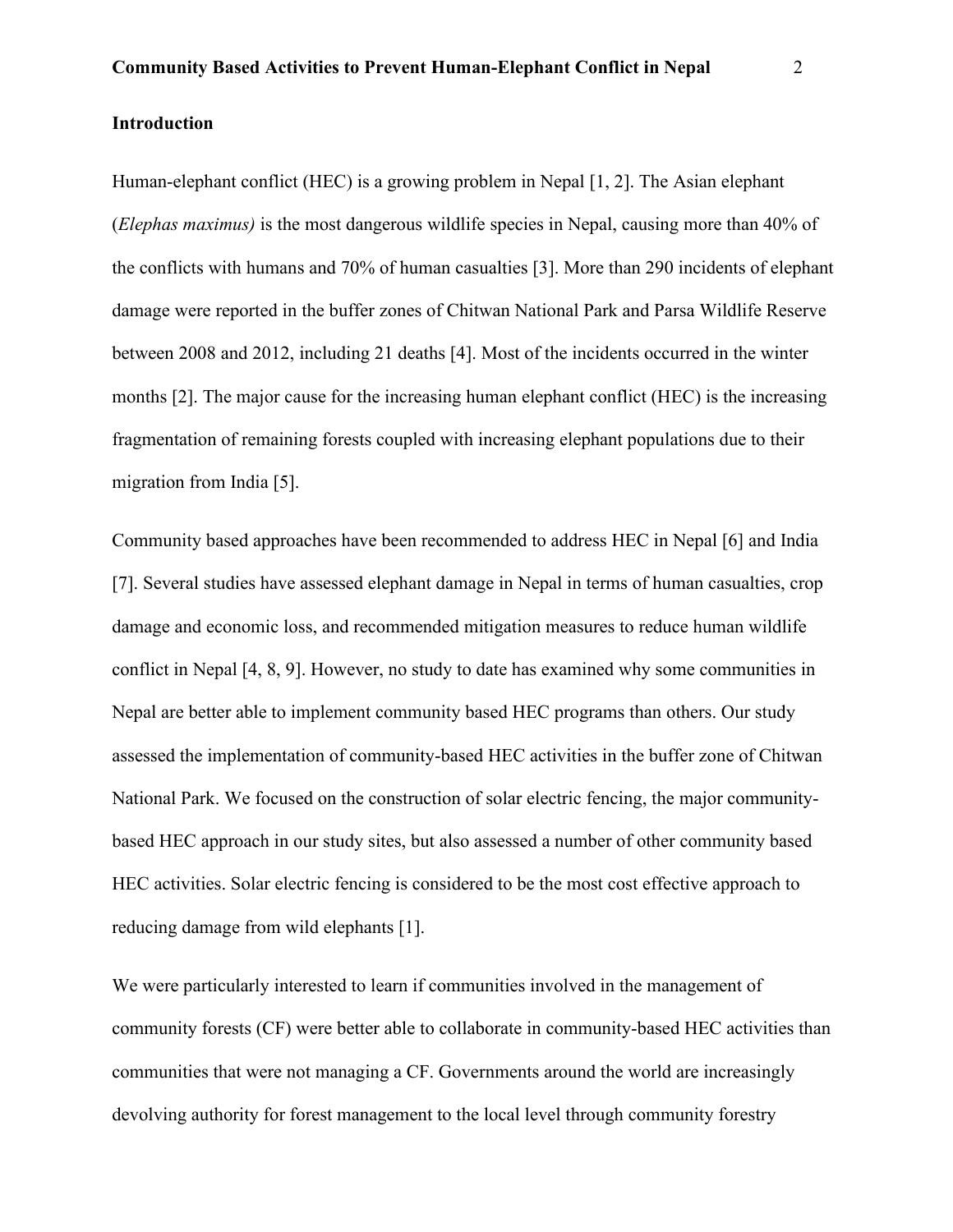programs [10-12]. This approach has been particularly widespread in Nepal, where more than 13,000 CF user groups in Nepal are managing 25% of the total area of national forests [13]. CFs are recognized as providing a range of economic and social benefits to the participating communities [10-12, 14]. An analysis of CFs in Nepal found evidence of improved governance, and concluded that CFs, "have much pertinent experience to offer in village level planning and decision making" p. 43 [15]. Another study reported that CF User Groups had effectively negotiated with external agencies for development projects in their villages such as rural electrification [16]. Therefore, we expected that communities managing CFs would possess the organizational skills to implement more effective community-based HEC programs.

Our study addressed three research questions:

- 1. Are communities with active CFs more successful at implementing HEC activities than communities without CFs?
- 2. What other factors make some communities more successful than others in implementing community-based HEC programs?
- 3. What can the government do to strengthen the capability of communities to implement community-based HEC activities?

#### **Methods**

#### **Site Selection**

We implemented the study in the buffer zone of Chitwan National Park in southern Nepal near the border with India. The area of the national park is  $932 \text{ km}^2$  with an elevation range of 150 m to 950 m above sea level [17]. The climate of the area is classified as sub-tropical. We selected 17 villages in the buffer zone of the national park based on the findings of a previous study that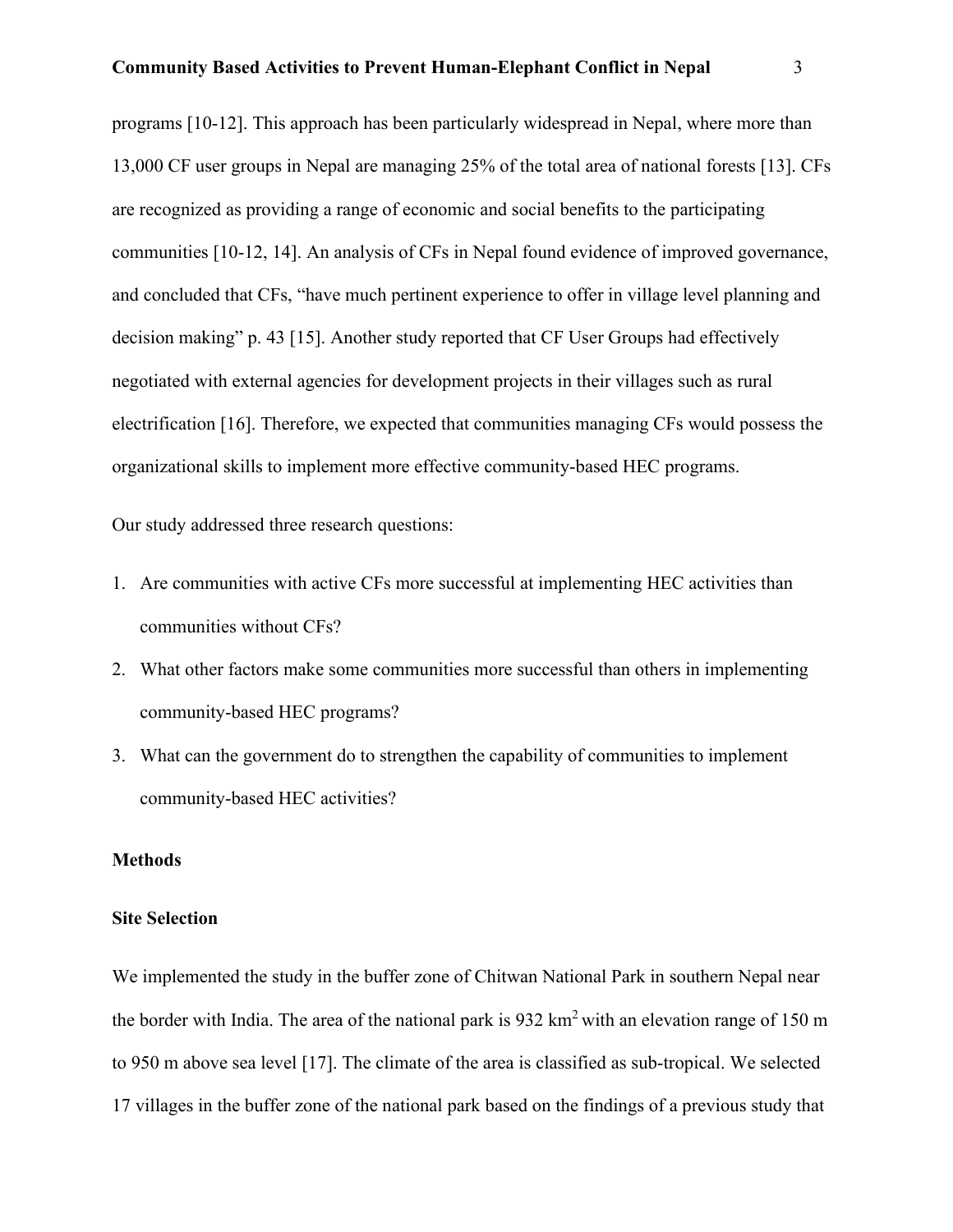#### **Community Based Activities to Prevent Human-Elephant Conflict in Nepal** 4

assessed the number and types of HEC incidents in the buffer zone between 2008 and 2012 [4]. We selected 15 villages with the highest number of HEC incidents in five Village Development Committees (VDC), and included two villages in Kumjoj VDC that had fewer HEC incidents but were located in the same general area (Table 1).

We visited each village during January and February 2015 and conducted focus group sessions with the local residents to discuss how they are addressing conflict with elephants. Each focus group session lasted 2-4 hours and involved an average of nine participants. After each session, the villagers took us on a tour of their HEC sites, which provided another opportunity for us to ask questions. We also collected secondary data from office records and libraries of the Chitwan National Park and the Department of National Parks and Wildlife Conservation.

Prior to the visiting the first village, we developed a list of 15 attributes to quantify in each village. The first attribute was the total number of HEC incidents between 2008 and 2012 according to Pant and Hockings (2013). The other 14 attributes included socio-economic status, land tenure security, experience in implementing community-based HEC activities, experience with community forestry, and several attributes related to the impact and status of the HEC activities. We developed criteria to rank each of our new attributes on either a 1-3 or a 1-5 scale, and compiled an open-ended questionnaire to elicit the information we required to rate each attribute. This type of attribute ranking has been used in other studies of community based activities [18, 19]. We field-tested the rating system in the first three villages and made some adjustments before visiting the remaining villages (Table 2).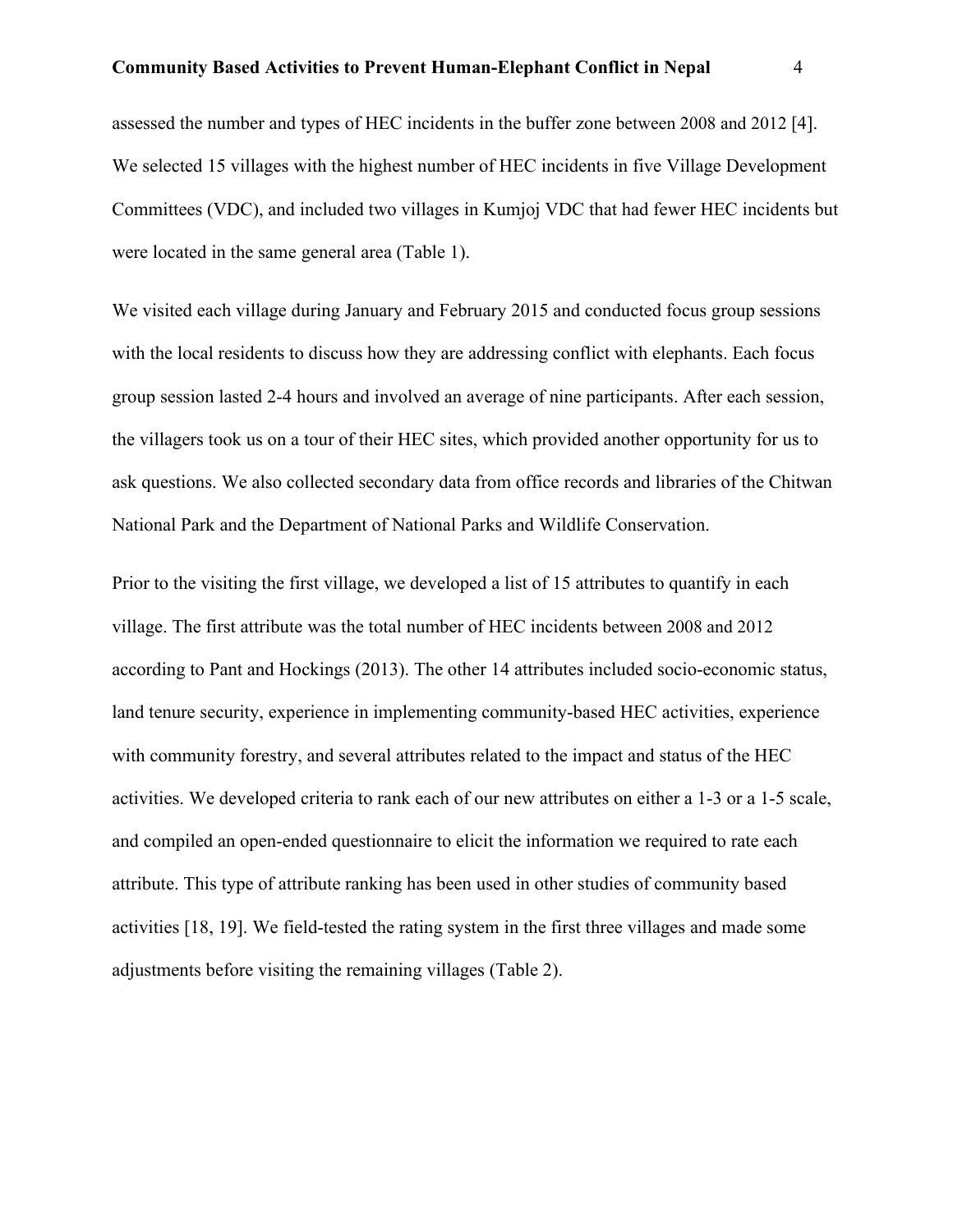## **Statistical Analysis**

We analyzed the data using IBM SPSS Statistics (v.25, Armonk, NYL IBM Corp). We classified the number of HEC incidents as interval data, and the ranking data for all other attributes as ordinal data. We tested for significant correlations using Kendal's Tau, which is considered the most appropriate nonparametric test when the sample size is small and there are many tied ranks [20]. We used one-tailed tests when we had predicted positive correlations and two-tailed tests when we did not have a specific prediction.

## **Results**

## **Major problems in the villages**

Eleven of the 17 focus groups considered wild elephants to be the most serious problems in their village, and all of the focus groups reported that the number of HEC incidents had increased during the previous two years. The most frequent damage was eating and trampling agricultural crops, which occurred in all of the 17 villages studied. The crops most often damaged by elephants were rice, wheat, and maize. Elephants also damaged houses or grain storage structures in all 17 villages. The elephants generally came into the villages between July and December. Humans had been injured or killed in four of the study villages during the previous two years. Single elephants did the most damage, although sometimes herds of elephants entered the villages.

The villagers offered different explanations for the increasing problems with elephants. Many believed that the national park was not large enough to support the increasing population of elephants and that a limited food supply in the national park was causing the elephants to search for food in the neighboring villages. Others attributed the problem to the release of older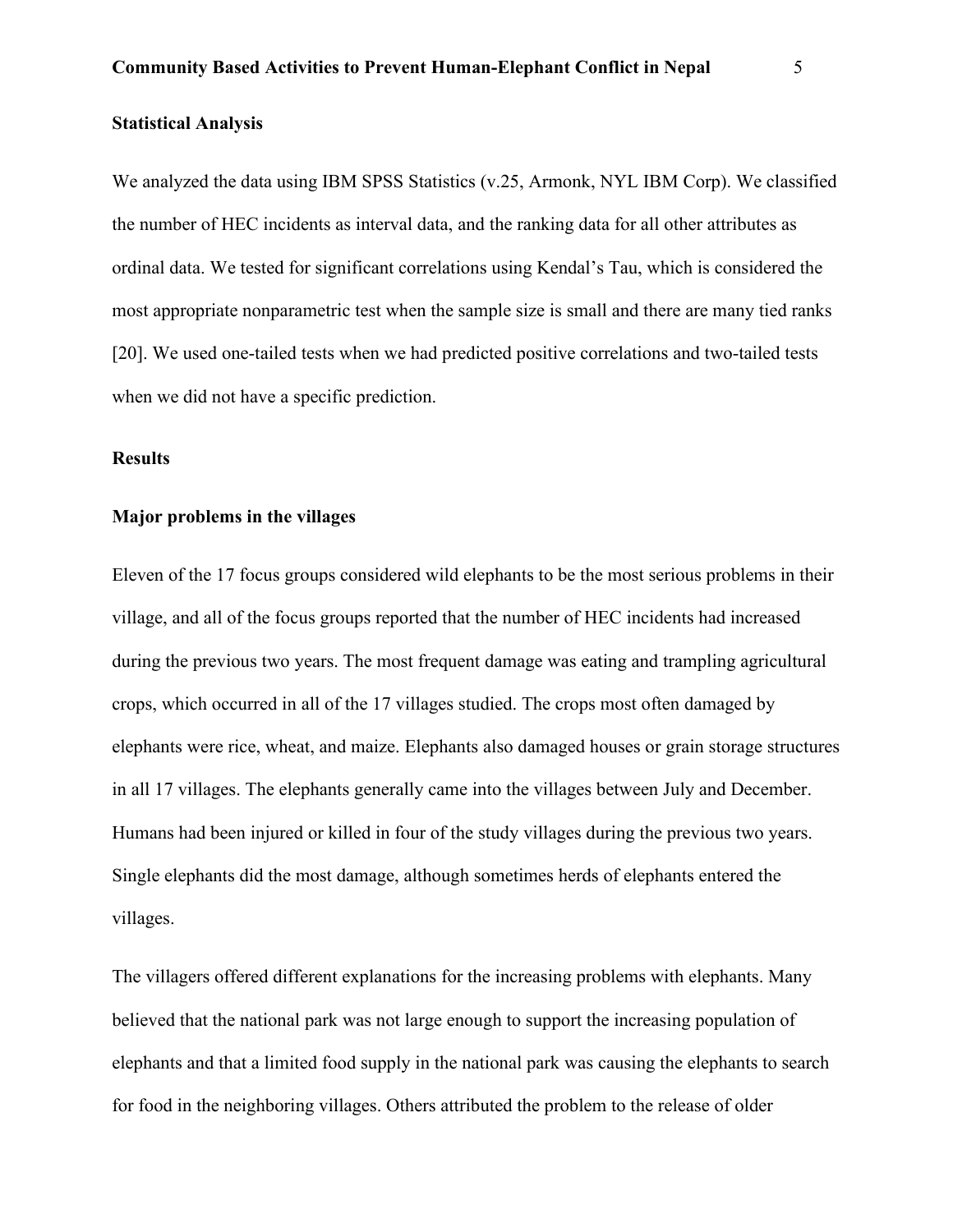domesticated elephants that were previously used for tourism purposes in the national park. These elephants were unafraid of humans and accustomed to being fed by them. Furthermore, they tended to be larger than wild elephants.

Four of the 17 villages reported that flooding from the Riyo River was an even greater problem than elephant conflict. Flooding had repeatedly damaged their agricultural land and homes, and made it harder for them to implement activities to prevent elephants from entering their villages. Two villages reported that their most serious problem was landlessness or lack of drinking water supply (Table 3). Other wildlife species reported as serious problems in some villages included Bengal tiger (*Panthera tigris tigris*), Indian rhinoceros (*Rhinoceros unicornis*), chital (*Axis axis*), and Indian boar (*Sus scrofa cristatus*), all of which live in the national park but frequently enter the villages (Table 3).

#### **Community Forestry**

The community forestry program of Nepal allows villages to request the Forest Department to give them legal rights to manage a block of national forest near the village. The village must establish a CF management group that will coordinate the management of the CF and ensure that the forest is managed sustainability. The CF Management Group must also maintain accurate financial records and ensure that CF products are distributed equitably. We found that ten of the 17 study villages were participating in the community forestry program, and one was managing a community grassland (CG). Most of the CFs were not yet formally registered, which limited their management options. Nevertheless, most of the CFs and the CG appeared to be functioning well and providing valuable services to the communities.

The CF members were generally able to purchase timber or thatch grass once per year after making a nominal payment to the CF. The payments were deposited in the CF fund, which was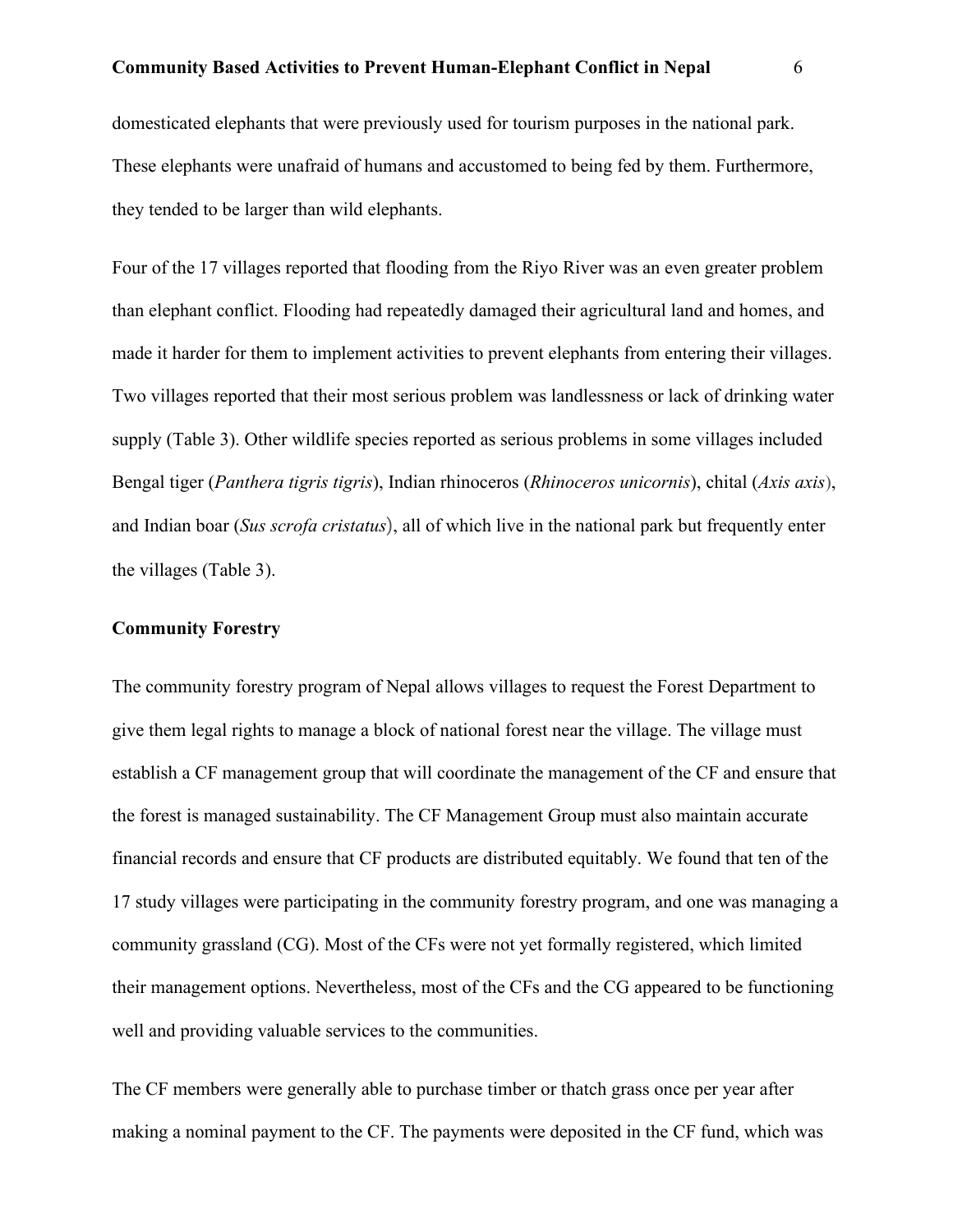managed by the CF management committee and used to hire forest guards to patrol the forest. CF funds were also used to support village development activities, including building gabion structures for flood control, supporting local schools, building community irrigation systems, improving access roads to the community, and providing loans to individual CF members for activities such as creating fish ponds or installing biogas systems. Some CFs produced bamboo for flood prevention activities, or provided free fuelwood to community members for events such as funerals and marriages. In four of the study sites, CFs provided valuable support to community-based HEC programs, including repair of the solar electric fences by the CF guards, and provision of CF timber to replace fence posts that were damaged by elephants.

#### **Individual activities to reduce human- elephant conflict**

Individuals in the villages implemented a number of activities to reduce elephant damage. The most common individual activity was shouting or making noise by striking tins to drive the elephants away. A few individuals constructed private watchtowers near their agriculture fields, or planted timber trees in their fields, which was less profitable than producing food crops but less likely to be damaged by elephants. However, these individual approaches had much less impact than community-based activities that are implemented on a much larger scale.

## **Community-based activities to reduce human- elephant conflict**

The communities implemented nine types of community-based activities to reduce human elephant conflict. We classified these as Primary Activities, which involve construction and require significant inputs from the community, and Secondary Activities, which involve fewer community inputs (Table 4).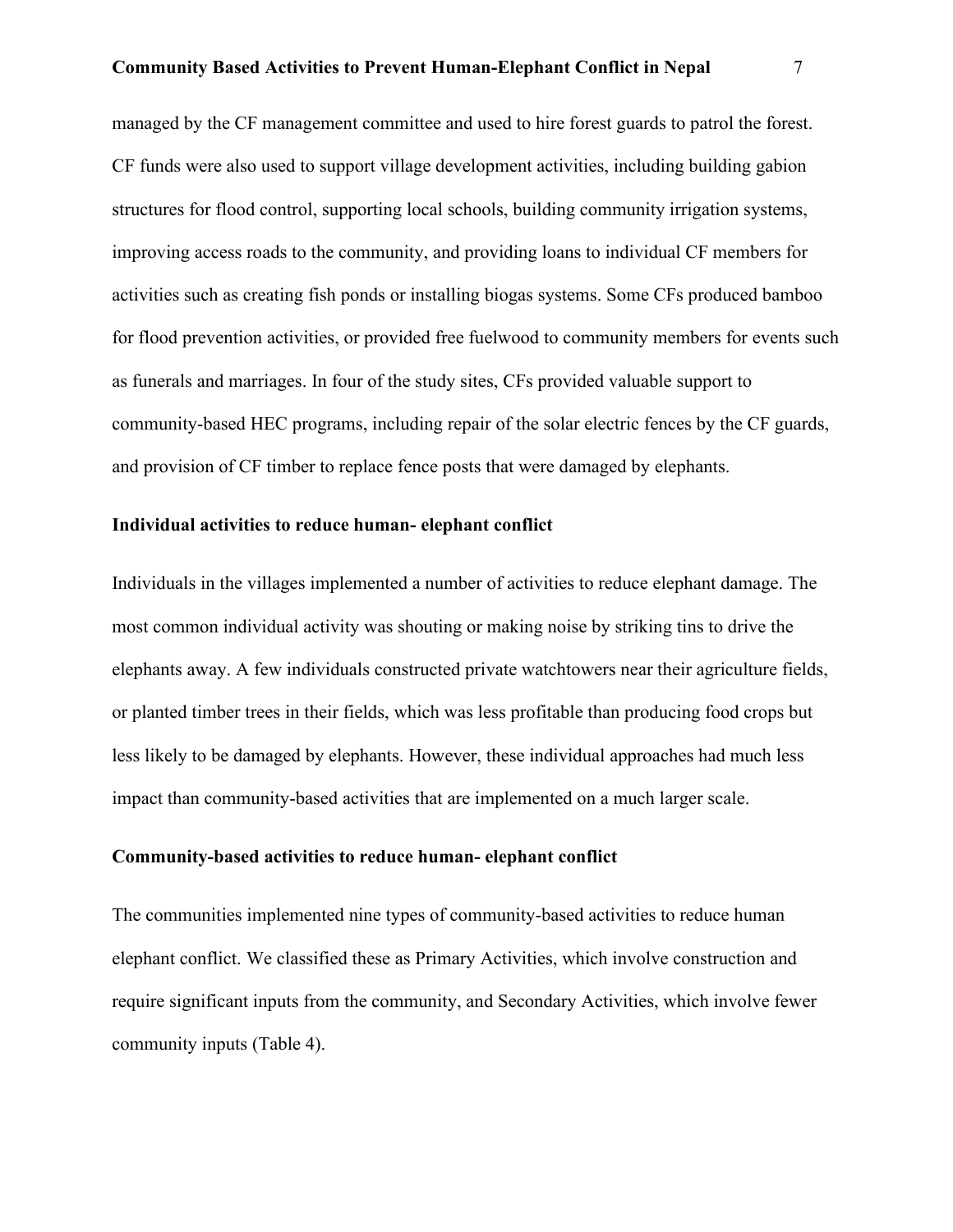**Solar Electric Fencing:** The major HEC activity was construction of solar electric fences between the national park and the villages. Because electricity was generally not available in the area, this activity required the installation of batteries charged by solar panels. Most of the villages could not afford to implement this activity on their own, but fortunately, the national park provided technical and financial assistance. Each participating village established a "Functional Group" (FG) to manage the activity composed of 8-10 members. The national park provided wires, solar batteries, solar panels, other necessary items, and in some cases, timber from the national park for fence posts. The villagers provided labor to construct the solar fencing, which included carrying the poles to the site, placing and fixing poles, and attaching the fencing wire. The FGs assigned one or more guards to monitor elephant damage to the fence. The guards were also responsible for turning on the electric current each evening and turning it off in the morning. If any major damage to the fence took place, the guard informed the FG, which organized the villagers to repair it. Most communities paid the guards in cash or with food grains. In some communities, the households took turns as guards on a volunteer basis.

The solar electric fencing was highly effective at deterring elephants during the first year. However, the elephants quickly learned that they could avoid electric shocks by throwing trees at the fence and breaking the wires. The elephants also learned that they could knock down the fences by pushing against the posts. Therefore, the elephants started coming back into many of the villages during the  $2<sup>nd</sup>$  year, despite the efforts of the community to maintain the fence. The fencing was much more effective at controlling rhinos, which generally avoided the fences after getting shocked once. Flooding of the Riyo River has been an even greater problem for many communities. Flooding repeatedly swept many poles and wires of fenced areas, so the communities found it hard to cope with these two independent problems (elephant and flooding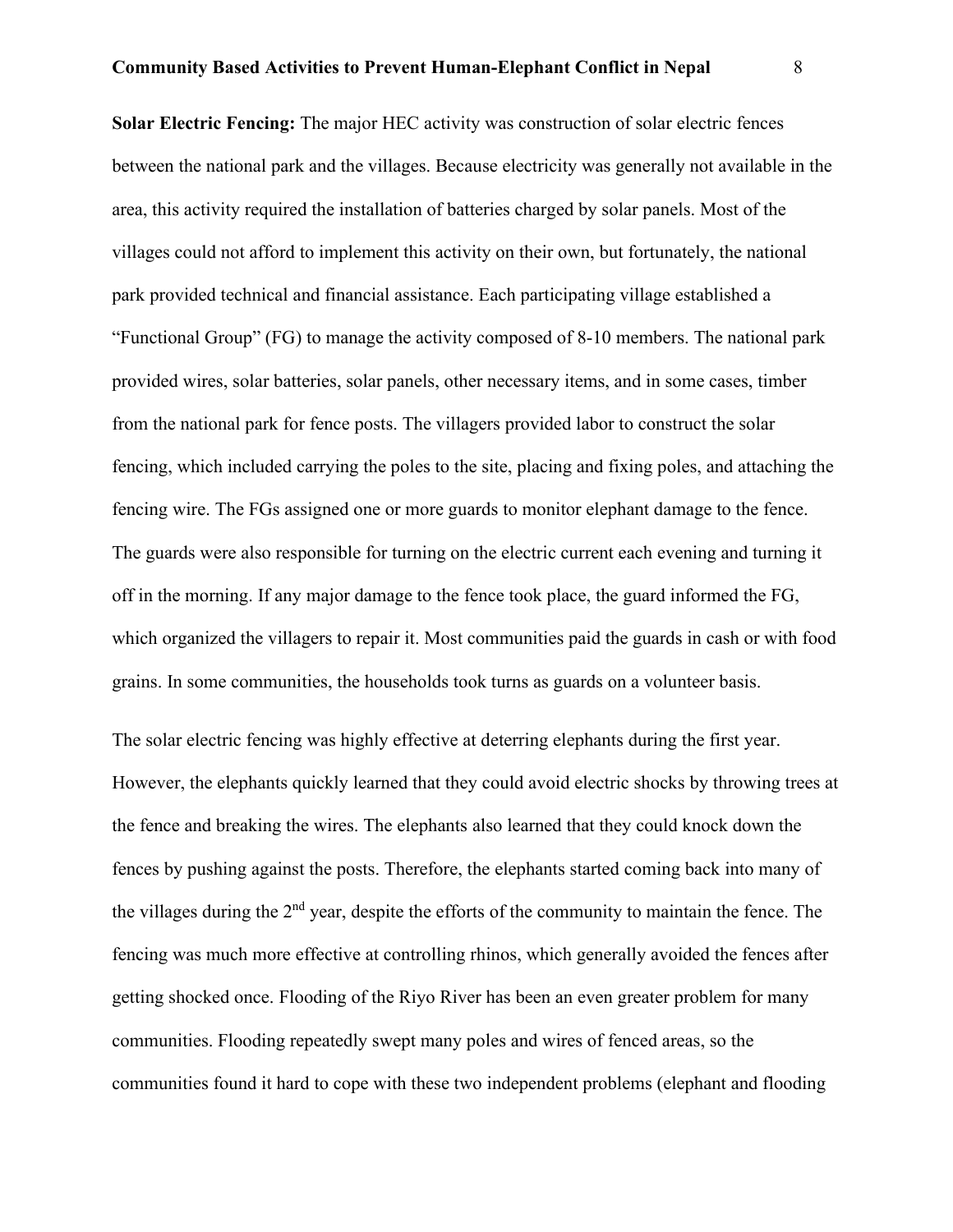damage) simultaneously. In some villages, major repair work on the fences was required three times per year.

**Dams**: Several communities constructed earthen dams and built their solar fences on top of them. These earthen dams reduced the risk of flood damage to the fences, and made it harder for elephants to damage the electric fencing. In some cases, the villagers constructed the dams by hand. In other cases, the national park provided an excavator for the dam construction. In both cases, the community established a FG coordinate the construction. One person from every household was required to provide free labor. In some cases, villagers owning land near the dam constructed fishponds in the excavated areas, which provided an additional source of food and income.

The combination of dams and electric fencing was much more effective at reducing elephant damage. However, in some cases the elephants started damaging the fences by throwing trees on the wires from the bottom of the dams. They also damaged the dams by digging into the soil. However, the dams were still considered to be very effective, despite the significant amount of labor required to construct and maintain them.

**Community Watchtower:** The third activity we categorized as a "primary activity" was constructing community watchtowers. The participating villages established FGs to coordinate the construction of the towers. The national park provided the timber, which was harvested inside the park and transported to the village by tractor. One member of each household participated in harvesting the timber and constructing the watchtower. Some villages hired contractors to construct the towers. During June-December, when elephants were likely to enter the village, groups of villagers took turns sleeping in the towers. When an elephant entered the village, they villagers tried to deter them by making loud noise, lighting fires, or shining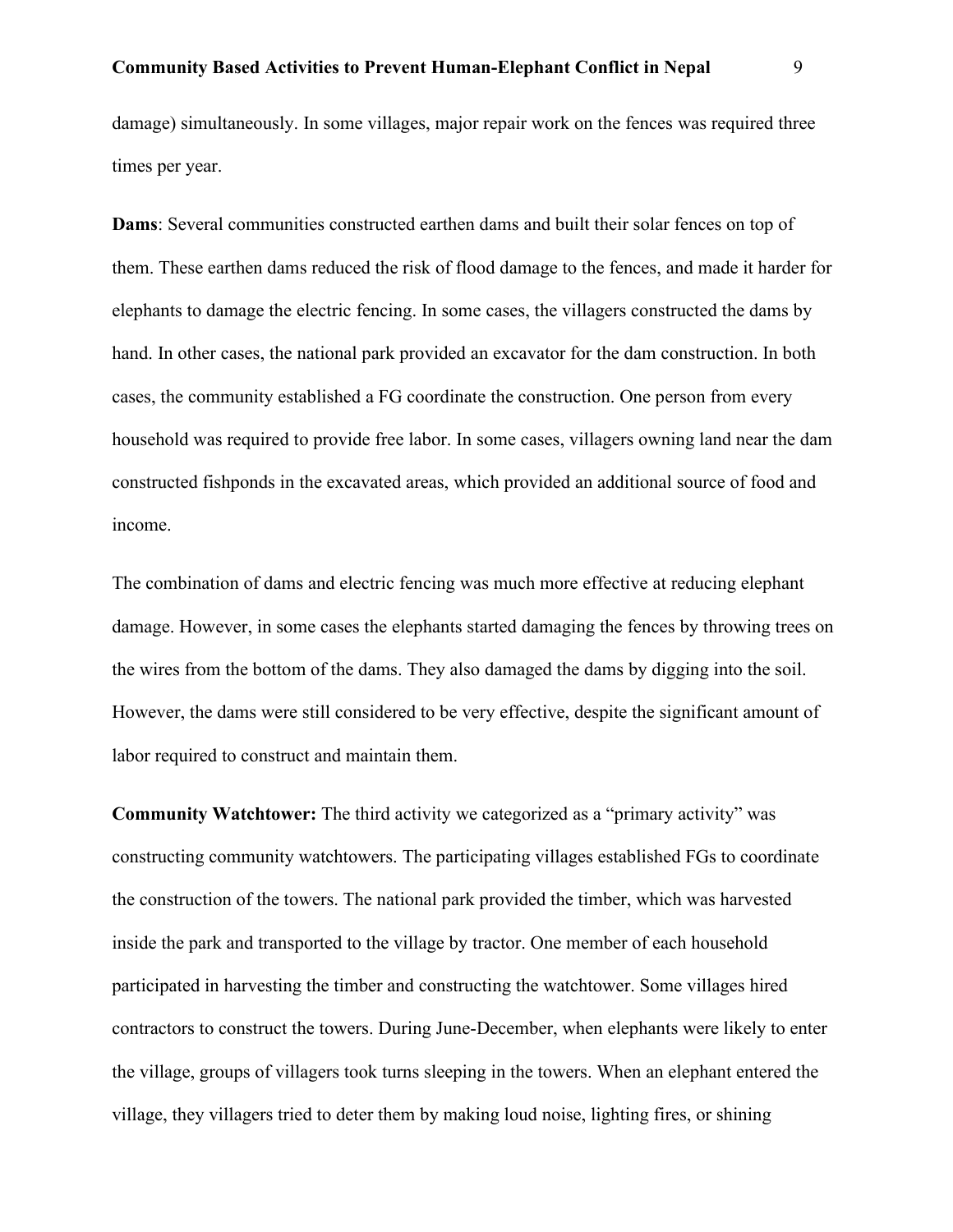torchlights at the elephants. In some cases, they phoned the army and asked them to come drive the elephants away. This approach was successful at some sites, but elephants attacked and damaged some of the towers.

The villagers also experimented with a number of minor activities that we classified as "secondary activities."

**Siren:** One village tried using a siren that had been provided by the national park. The siren was stored in a household at the center of the village. When an elephant approached, the siren was used to frighten the elephant and to let the other villagers know that the elephant is present. This approach was effective in some cases, but did not always deter the elephant.

**Elephant Guard**: the national park helped three villages to experiment with a domesticated elephant guard. The national park provided two domesticated elephants to each village for 45 days. The communities were responsible for providing food to the elephant and an elephant driver. The presence of these large domesticated elephants deterred wild elephants from entering the village. This activity was effective, but the domesticated elephants were only available for one season.

**Torchlight:** The national park provided large torchlights to two villages. A team of three younger people in each community was selected to operate the torchlights. The community alerted the team if an elephant was seen in the village. Then the team focused the torchlights on the elephant from three directions and other villagers shouted or burned firewood. In one village, this activity was effective. However, after one year, the battery died and the village could not afford to replace it. In the other village, the elephants became aggressive when the torchlights were focused on it, and the community abandoned this approach.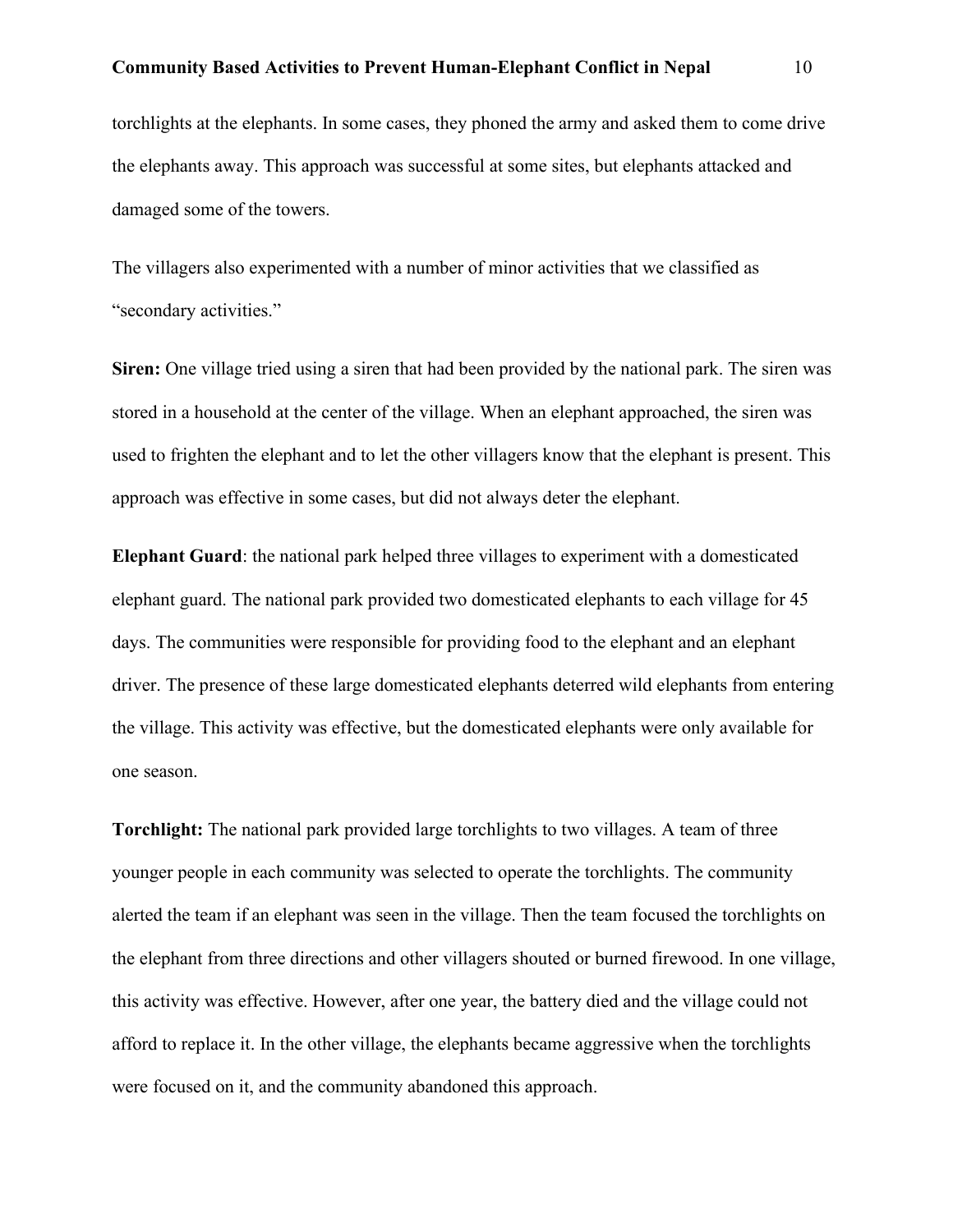**Chili Powder:** In two villages, the national park donated 500 sacks of chili powder, which the villagers mixed with cow dung. They placed the sacks along the electric fence and in different locations in the village. They burned the mixture at night when an elephant entered the ward. However, the villagers developed eye problems from the smoke when winds shifted, and the fumes made some elephants become more aggressive. After trying this method five times with limited success, the communities abandoned it.

**Tractor Patrol:** In one village, the national park provided a tractor and a torch light for patrolling during the crop-harvesting season. A group of six young people was involved in tractor patrolling on a rotational basis. When an elephant entered the village, they blew the horn of the tractor and focused the torchlight on the elephant. However, this method was not effective.

**Community Burning**: In two villages where residents had been killed by elephants during the previous year, the community collected firewood and stored it in multiple locations in their agricultural fields. The national park also provided some wood, which the villagers transported to their villages on bullock carts. When elephants entered the villages, groups of villagers lit fires in different locations. This activity was moderately successful, but some elephants continued to enter the villages.

## **Attribute Ratings in the Study Villages**

Based on the focus group sessions and our discussions with community members during the field visits, we rated the 15 community attributes for the 17 villages (Tables 5A and 5B).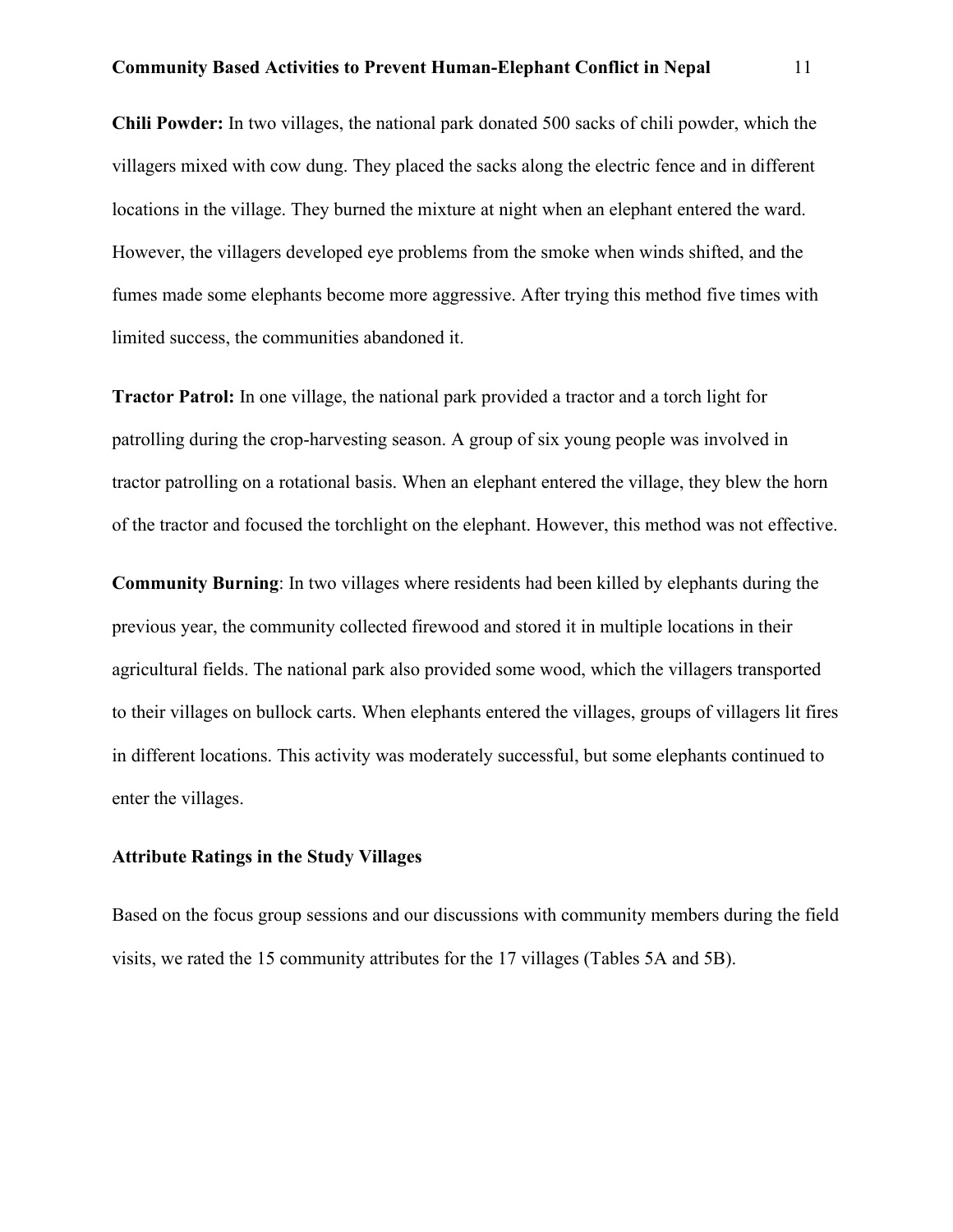### **Correlations between Attributes**

We predicted that many of the 15 attributes would be positively correlated. Our statistical tests of these predictions (one-tailed tests) found a number of significant correlations (Tables 6A and 6B). We also tested for correlations (two-tailed) between attributes for which we did not predict positive correlations. None of these test results was significant except for community capability with problem rating (Kendal's Tau = .543,  $p \le 0.016$ , N=17) and community ability with flood resistance (Kendal's Tau = 0.612, p < 0.006, N = 16).

## **Discussion**

## **Were communities with active CFs more successful at implementing HEC activities than communities without CFs?**

We assessed three attributes related to community forestry: the legal status of the CF, the range of activities implemented by the CF, and the amount of support that the CF contributed to HEC programs. As expected, these three attributes were positively correlated. We also detected a number of positive correlations between the CF attributes and the effectiveness of the HEC programs. CF experience was positively correlated with the scale of the HEC program, the impact of the HEC programs during the first year, and the current impact on rhino damage. CF contributions to HEC programs were positively correlated with the current impact of HEC programs on elephant damage, and with the current status of the electric fences.

We expected that villages with successful CFs would have greater motivation to implement additional HEC activities, but we did not detect any correlations between these attributes. We believe that this was largely due to the extensive flooding in the area, which repeatedly damaged the electric fencing in many of the villages and was significantly correlated to the current status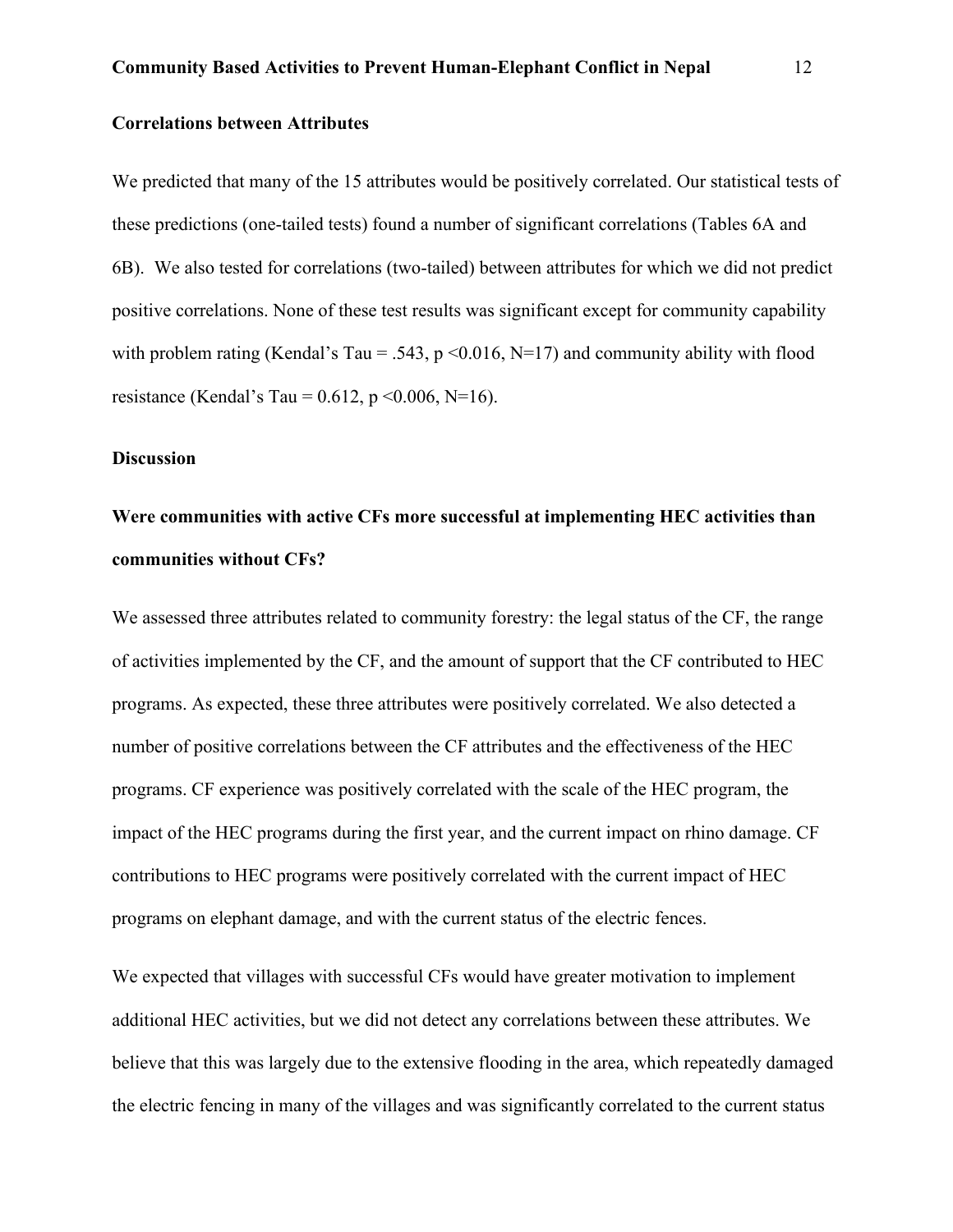of the fencing. We learned that HEC programs in some villages had initially very successful, but had failed by the time of our study. We originally assumed that the success of the HEC activities would be linked to the effort and capability of the communities, but the flooding turned out to be a confounding factor. Our findings agreed with research conducted one year after our study, which reported that only 26% of the electric fences in the buffer zone of the Chitwan National Park were operating effectively due to severe flood damage [21].

Another factor was the small sample size of our study. If we had been able to assess a greater number of villages, we may have detected a greater number of significant correlations between our CF attributes and the impact of the HEC programs. Nevertheless, we did not detect any significant negative correlations between these attributes. Therefore, despite the limitations of our study, we believe that our results support the hypothesis that experience with community forestry supports the implementation of more effective community-based HEC programs. Our findings agree with other studies that concluded that CFs helped communities develop improved governance and village-level planning, including negotiating with external agencies for development projects in their villages [15, 16].

Our findings on community capability also support our belief that strong community institutions have an important impact on a village's ability to manage community-based programs. We did not expect correlations between our community capability attribute and our CF attributes, because we knew that some very capable and motivated communities did not have any suitable land for establishing a CF, even though they would have liked to create one. However, our community capability attribute was positively correlated with impact on rhino damage, status of electric fencing, and community motivation to implement additional activities.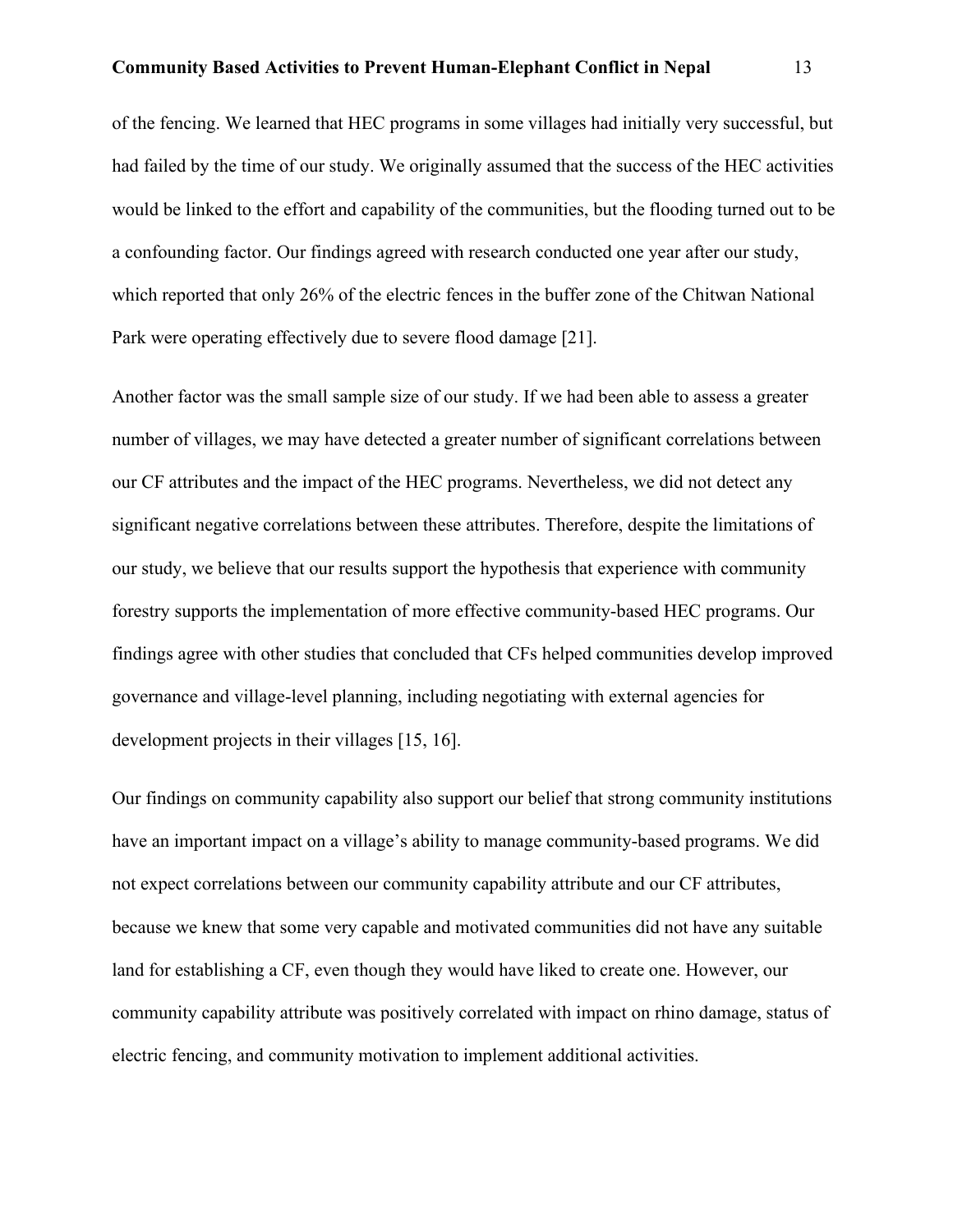## **What other factors made some communities more successful than others in implementing community-based HEC programs?**

We expected that communities with lower socio-economic status and less land tenure security would be less able to implement HEC programs than wealthier communities. However, we did not detect any significant correlations between these two attributes and any other attributes. We were encouraged by this finding, and believe that the financial support provided by the national park has made it possible for both rich and poor communities to participate in community-based HEC activities.

We assessed the current impact of the HEC programs with two attributes: impact on elephant damage, and impact on rhino damage. As expected, these two attributes were closely correlated, even though many communities reported that their HEC programs had been much more successful in reducing damage by rhinos. In addition, both attributes were correlated with the impact of the program during the first year, and with the current status of the fence, as we expected. We also expected that these two attributes would be correlated with community capability, but this was only the case for the impact on rhino damage.

We expected that the motivation of communities to implement additional HEC activities would be correlated with community capability, the scale of the HEC program, the impact during the first year, the status of the electric fence, and the impact on elephant and rhino damage. We detected significant correlations for all of these attributes, except for impact on elephant damage. We believe these correlations would have been even stronger without the confounding factor of the flooding.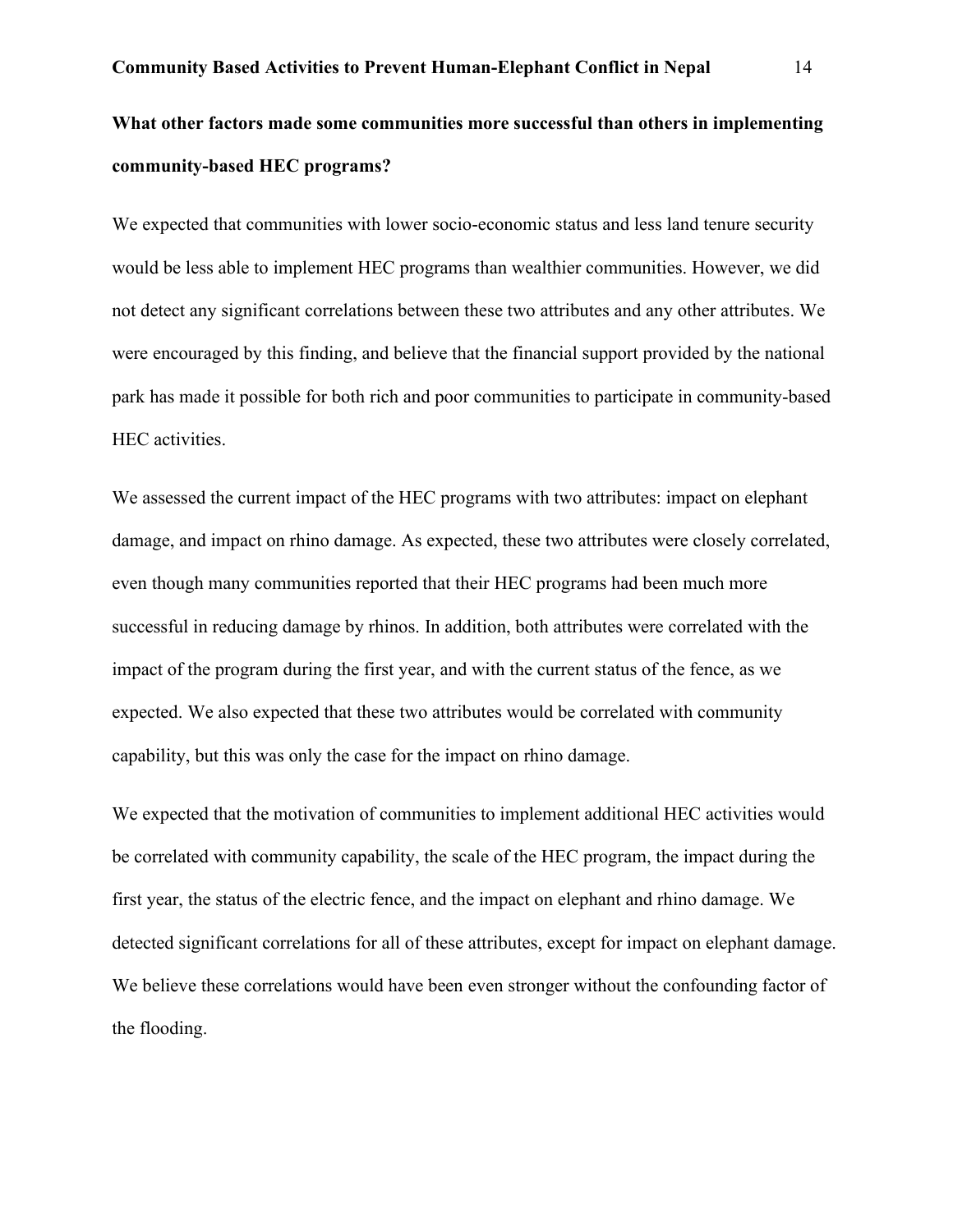## **How can the national park further strengthen the capability of communities to implement community-based HEC activities?**

Based on our findings, we offer the following recommendations to the national park: (a) seek ways to speed up the process of CF registration, which would help communities develop the institutional capability to implement community-based HEC programs and also provide an additional source of local support for the HEC programs; (b) encourage communities in floodprone areas to build solar fences on top of dams, and provide financial support to the communities for dam construction; and (c) provide more intensive training to the community functional groups on repair and maintenance of the solar batteries and associated wiring; and encourage the functional groups to maintain a supply of wire, iron nails and poles, so immediate repairs can be done after elephant damage.

## **References**

- 1. Sapkota, S., et al., *Economic Analysis of Electric Fencing for Mitigating Human-wildlife Conflict in Nepal*. Vol. 5. 2014: BIOONE. 237-243, 7.
- 2. Neupane, D., R.L. Johnson, and T.S. Risch, *How do land-use practices affect humanelephant conflict in Nepal?* Vol. 2017. 2017: BIOONE.
- 3. Bajimaya, S., *Managing Human-Wildlife Conflict in Nepal*, in *Biodiversity Conservation in Nepal: A Success Story*, K.P.D. Acharya, M. , Editor. 2012, Department of National Parks and Wildlife Conservation: Kathmandu, Nepal.
- 4. Pant, G. and M. Hockings, *Understanding the Nature and Extent of Human-Elephant Conflict in Central Nepal*. 2013, Central Nepal: The University of Queensland.
- 5. Pradhan, N.M., A.C. Williams, and M. Dhakal, *Current status of Asian elephants in Nepal.* Gajah, 2011. 35: p. 87-92.
- 6. Cordingley, M., *Participatory Development in Nepal: Challenges and Opportunities for Conservation in Managing Human Elephant Conflict.* Gajah, 2008. 29: p. 41-44.
- 7. Zimmermann, A., et al., *Community-based human-elephant conflict management in Assam.* Gajah,[online](30), 2009: p. 34-40.
- 8. Shrestha, R., *A case study on human-wildlife conflict in Nepal (With particular reference to human-elephant conflict in Eastern and Western Terai regions)*. 2007: World Wildlife Fund (WWF).
- 9. Yadav, B., et al., *Human-Asian wild elephant (Elephas maximus) conflicts and its socioeconomic consequences in and around the protected areas of Central Terai, Nepal.* Banko Janakari, 2014. 24(1): p. 47-54.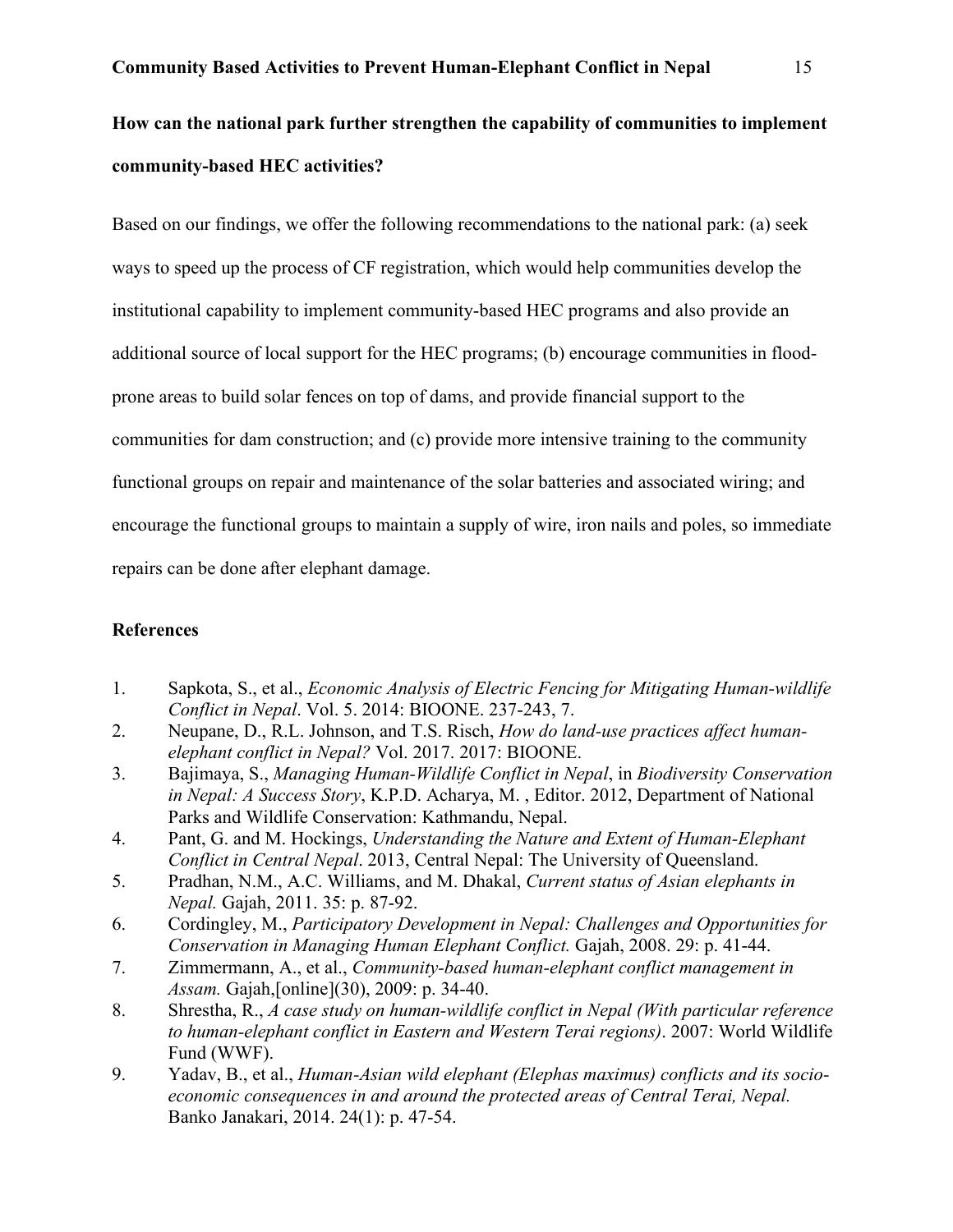## **Community Based Activities to Prevent Human-Elephant Conflict in Nepal** 16

- 10. Carter, J., *Recent Experience in Collaborative Management - CIFOR Occasional Paper No. 43*. 2005, Centre for International Forestry Research: Bogor.
- 11. Lawrence, A., *Beyond the second generation: towards adaptiveness in participatory forest management.* Veterinary Science, Nutrition and Natural Resources, 2007. 2(28): p. 1-15.
- 12. Menzies, N.K., *'Global Gleanings' Lessons from six studies of community based forest management, Report for Ford Foundation's Environment and Development Affinity Group*. 2002, Ford Foundation: Berkley.
- 13. Pokharel, B.K. and D. Paudel, *Impacts of Armed Conflicts on Community Forest User Groups in Nepal: Can Community Forestry Survive and Contribute to Peace Building at Local Level?* European Tropical Forest Research Network, 2005. 43/44(Winter 2005/2005): p. 83-86.
- 14. Buffum, B., *Why is There No Tragedy in These Commons? An Analysis of Forest User Groups and Forest Policy in Bhutan.* Sustainability, 2012. 4(7): p. 1448-1465.
- 15. Carter, J., B. Pokharel, and R.R. Parajuli, *Two decades of community forestry in Nepal: What have we learned?* 2011, Nepal Swiss Community Forestry Project: Kathmandu Nepal.
- 16. Schreckenberg, K. and C. Luttrell, *Participatory forest management: a route to poverty reduction?* International Forestry Review, 2009. 11(2): p. 221-238.
- 17. DNPWC, *The Elephant Conservation Action Plan of Nepal*. 2008, Department of National Parks and Wildlife Conservation: Kathmandu Nepal.
- 18. Buffum, B., A. Lawrence, and K.J. Temphel, *Equity in Community Forests in Bhutan.* International Forestry Review, 2010. 12(3): p. 187-199.
- 19. Malla, Y., H.R. Neupane, and P.J. Branney, *Why aren't Poor People Benefiting More from Community Forestry?* Journal of Forest and Livelihood, 2003. 3(1): p. 78-90.
- 20. Field, A.P., *Discovering statistics using SPSS*. 2nd ed. 2005, London: Sage Publications. 779 p.
- 21. Banikoi, H., et al., *Mitigating human-wildlife conflict in Nepal: a case study of fences around Chitwan National Park. ICIMOD Working Paper 2017/14*. 2017, International Centre for Integrated Mountain Development: Kathmandu, Nepal.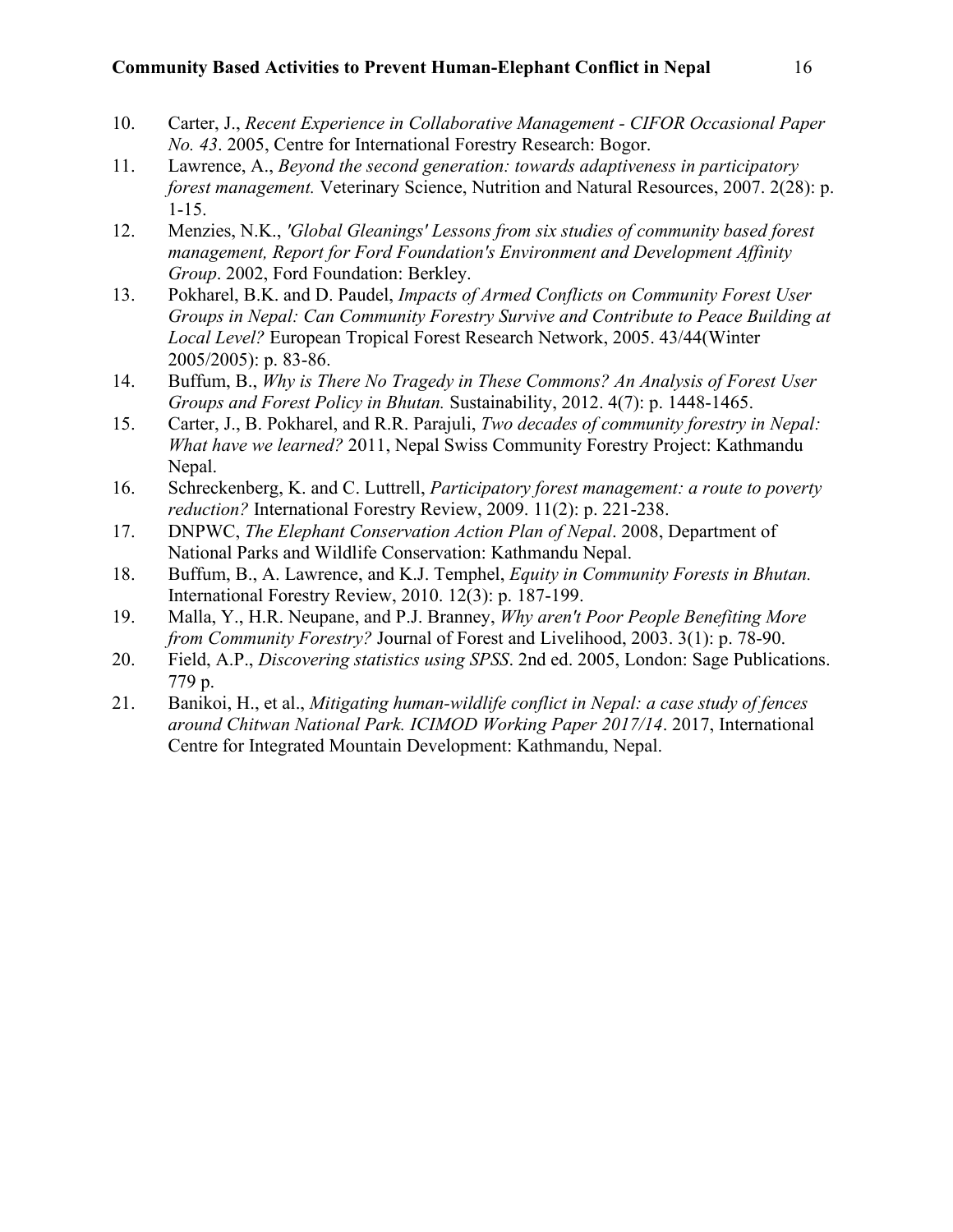| Village     | Ward | Total      | Number of     | Number of HEC Incidents** |      |          |       |  |
|-------------|------|------------|---------------|---------------------------|------|----------|-------|--|
| Development | No   | Households | Focus Group   |                           |      | Human    | All   |  |
| Committee   |      |            | Participants* | Property                  | Crop | casualty | types |  |
| Ayodhapuri  |      | 200        | 10            |                           | 2    |          | 9     |  |
| Ayodhapuri  |      | 50         | 9             |                           | 0    |          |       |  |
| Ayodhapuri  |      | 100        | 12            | 6                         | 5    |          | 11    |  |
| Ayodhapuri  | 6    | 428        | 8             | 10                        | 3    |          | 13    |  |
| Ayodhapuri  |      | 650        |               | 5                         | 4    |          | 9     |  |
| Ayodhapuri  | 8    | 250        | 10            | 10                        | 28   |          | 39    |  |
| Ayodhapuri  | 9    | 1,000      | 11            | 8                         | 5    |          | 17    |  |
| Bagauda     |      | 100        | 8             |                           | 11   |          | 16    |  |
| Bagauda     | 6    | 200        | 9             | h                         | 3    |          | 9     |  |
| Gardi       |      | 800        | 16            |                           |      |          | 10    |  |
| Gardi       |      | 700        | 8             | h                         |      |          | 9     |  |
| Kalyanpur   | 6    | 190        | 9             | 5                         | 11   |          | 16    |  |
| Kalyanpur   | 9    | 300        | n             | 2                         | 4    |          | 6     |  |
| Kumroj      |      | 250        |               | 2                         |      |          |       |  |
| Kumroj      | 3    | 2,000      |               |                           |      |          |       |  |
| Thori       |      | 90         |               |                           |      |          |       |  |
| Thori       |      | 250        |               |                           |      |          | h     |  |

Table 1: Information about study villages, including the number of participants in the focus groups, and the number of HEC incidents between 2008 and 2012

\* In the current study. \*\*Based on Pant and Hockings (2013).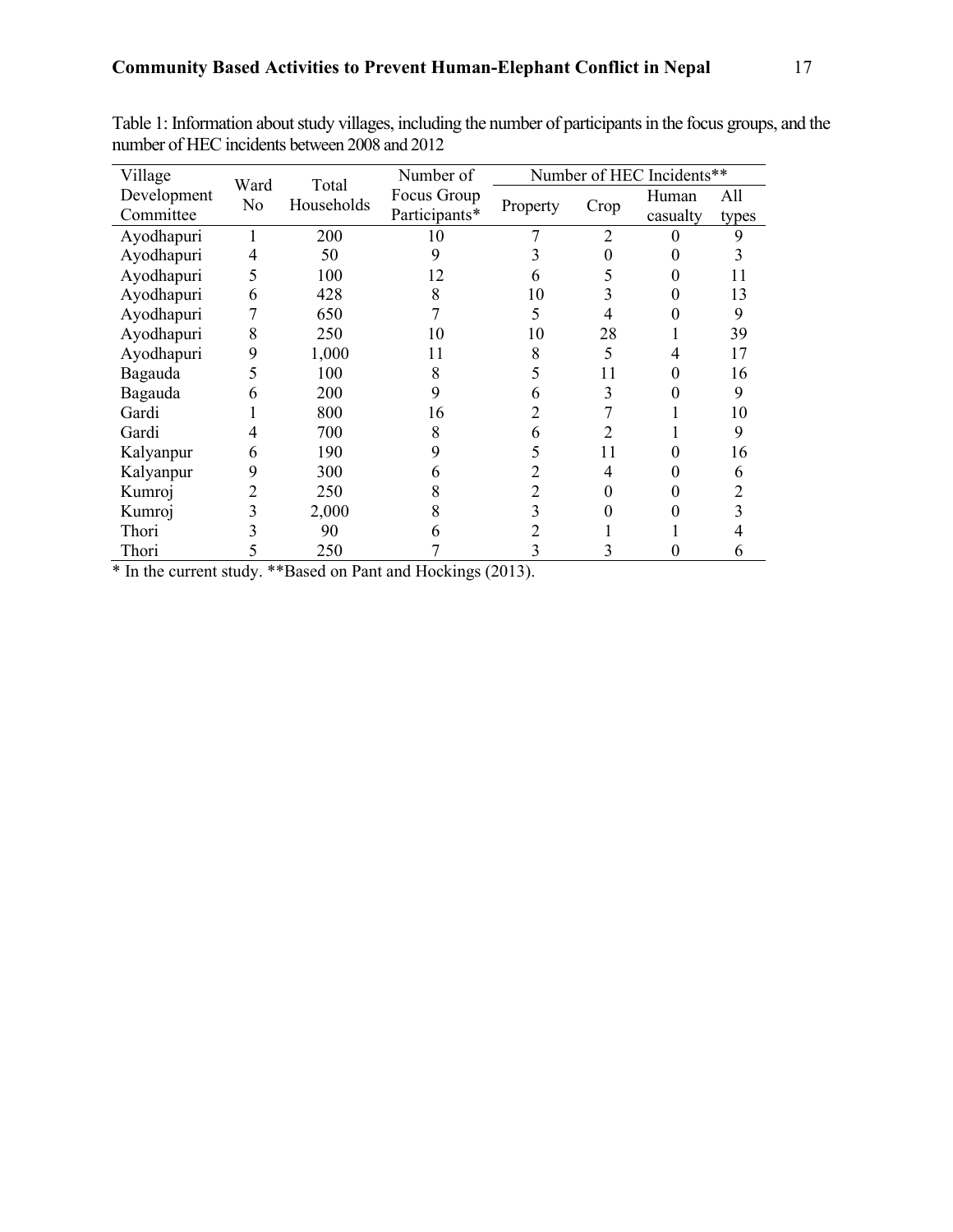|                          | Table 2. Ranking criteria for village attributes                                                                                                                     |
|--------------------------|----------------------------------------------------------------------------------------------------------------------------------------------------------------------|
|                          | Rank Ranking Criteria                                                                                                                                                |
|                          | HEC Incidents between 2008 and 2012<br>Total number of HEC incidents according to Pant and Hockings (2013)                                                           |
|                          | HEC Problem Rating                                                                                                                                                   |
| 1                        | Community considers conflict with elephants to be their worst problem                                                                                                |
| $\overline{2}$<br>3      | Community considers conflict with elephants to be their $2nd$ worst problem<br>Community considers conflict with elephants to be their 3 <sup>rd</sup> worst problem |
|                          | Socio-economic status                                                                                                                                                |
| 1                        | Almost all residents are subsistence farmers or agricultural laborers, living in traditional houses                                                                  |
| $\overline{c}$           | Most residents are subsistence farmers or agricultural laborers, living in traditional houses                                                                        |
| 3                        | Approx. half of residents are commercial farmers living in improved houses with concrete walls<br>or tin roofs                                                       |
| 4                        | Most residents are commercial farmers living in improved houses with concrete walls or tin<br>roofs                                                                  |
| 5                        | Almost all residents are commercial farmers living in improved houses with concrete walls or<br>tin roofs                                                            |
|                          | Land tenure security                                                                                                                                                 |
| $\mathbf{1}$             | Almost all residents are landless                                                                                                                                    |
| $\overline{2}$           | Most residents are landless                                                                                                                                          |
| 3                        | Approx. half residents are landless                                                                                                                                  |
| 4                        | Most residents are not landless                                                                                                                                      |
| 5                        | Almost no residents are landless                                                                                                                                     |
|                          | Capability of community intuitions to implement HEC activities                                                                                                       |
| 1                        | Community lacks organizational capability to implement HEC activities                                                                                                |
| 2                        | Community has limited organizational capability to implement HEC activities                                                                                          |
| 3                        | Community has average organizational capability to implement HEC activities                                                                                          |
| $\overline{\mathcal{A}}$ | Community has good organizational capability to implement HEC activities                                                                                             |
| 5                        | Community has excellent organizational capability to implement HEC activities                                                                                        |
|                          | Status of community forest or community grassland                                                                                                                    |
| 1                        | No community forest or community grassland                                                                                                                           |
| $\overline{c}$           | Existing community forest or community grassland that is not yet registered                                                                                          |
| 3                        | Existing community forest or community grassland that is registered                                                                                                  |
|                          | Experience with community forest or community grassland                                                                                                              |
|                          | No experience with community forest or community grassland                                                                                                           |
| 2                        | Community forest or community grassland not very active and members report poor<br>management                                                                        |
| 3                        | Community forest or community grassland is moderately active with average management                                                                                 |
| 4                        | Community forest or community grassland active with good management, and supports some<br>village development activities                                             |

 Community forest or community grassland is very active, well managed, and supports many village development activities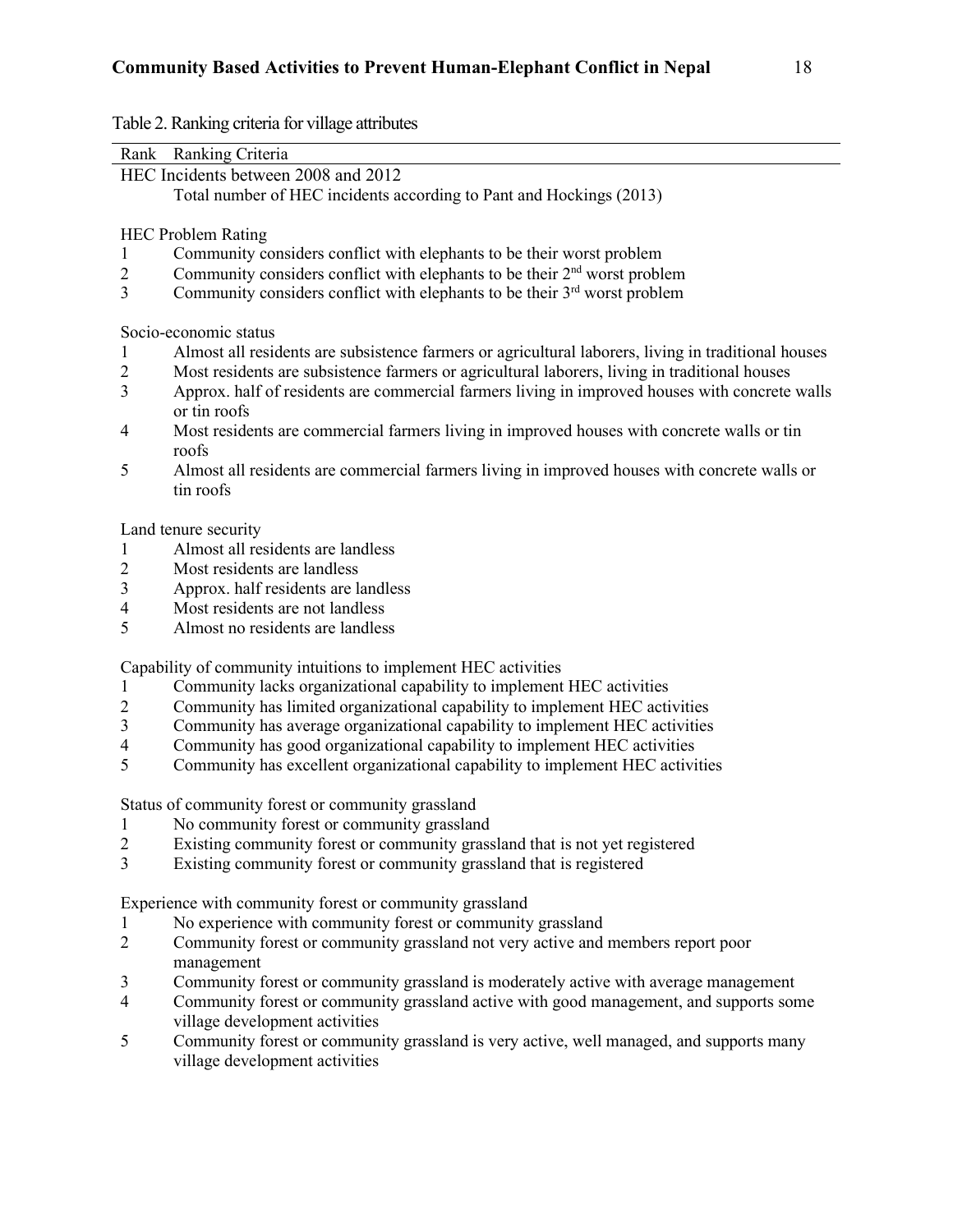|                | Rank Ranking Criteria                                                              |  |  |  |  |  |  |  |
|----------------|------------------------------------------------------------------------------------|--|--|--|--|--|--|--|
|                | Community forest support for HEC activities                                        |  |  |  |  |  |  |  |
| 1              | No community forest or community grassland                                         |  |  |  |  |  |  |  |
| $\overline{2}$ | Existing community forest or community grassland but no support for HEC activities |  |  |  |  |  |  |  |
| 3              | Existing community forest or community grassland that supports HEC activities      |  |  |  |  |  |  |  |
|                | Scale of HEC program                                                               |  |  |  |  |  |  |  |
| 1              | Community has not implemented community-based HEC activities                       |  |  |  |  |  |  |  |
| $\overline{2}$ | Community implemented one major community-based HEC activity                       |  |  |  |  |  |  |  |
| 3              | Community implemented two major community-based HEC activities                     |  |  |  |  |  |  |  |
| 4              | Community implemented three major community-based HEC activities                   |  |  |  |  |  |  |  |
| 5              | Community implemented three major and two minor community-based HEC activities     |  |  |  |  |  |  |  |
|                | Impact of HEC Activities during 1 <sup>st</sup> year                               |  |  |  |  |  |  |  |
| 1              | No reduction of damage from wildlife                                               |  |  |  |  |  |  |  |
| $\overline{2}$ | Minor reduction of damage from wildlife                                            |  |  |  |  |  |  |  |
| 3              | Moderate reduction of damage from wildlife                                         |  |  |  |  |  |  |  |
| $\overline{4}$ | High reduction of damage from wildlife                                             |  |  |  |  |  |  |  |
| 5              | Very high reduction of damage from wildlife                                        |  |  |  |  |  |  |  |

Current impact of fencing on rhinos

- 1 No reduction of damage from wildlife
- 2 Minor reduction of damage from wildlife<br>3 Moderate reduction of damage from wildl
- 3 Moderate reduction of damage from wildlife<br>4 High reduction of damage from wildlife
- High reduction of damage from wildlife
- 5 Very high reduction of damage from wildlife

Current impact of fencing on elephants

- 1 No reduction of damage from wildlife<br>2 Minor reduction of damage from wildl
- 2 Minor reduction of damage from wildlife<br>3 Moderate reduction of damage from wildl
- Moderate reduction of damage from wildlife
- 4 High reduction of damage from wildlife
- 5 Very high reduction of damage from wildlife

Current status of fencing

- 1 Most of the fencing damaged and/or electricity not provided<br>2 Many areas of fence damaged and/or electricity not available
- 2 Many areas of fence damaged and/or electricity not available<br>3 Some portions of the fence functioning, other portions damage
- 3 Some portions of the fence functioning, other portions damaged or electricity not available<br>4 Some openings in fence, electricity generally available
- 4 Some openings in fence, electricity generally available<br>5 Fencing functioning well with electricity
- 5 Fencing functioning well with electricity

Resistance to flooding of fencing

- 1 Flooding has caused extreme damage to fencing
- 2 Flooding has caused major damage to fencing<br>3 Flooding has caused moderate but repairable d
- Flooding has caused moderate but repairable damage to fencing
- 4 Flooding has caused only minor damage to fencing<br>5 Flooding has not caused any damage to fencing
- 5 Flooding has not caused any damage to fencing

Motivation to implement additional HEC activities

- 1 Community has lost all motivation to implement HEC activities
- 2 Community has limited motivation to implement HEC activities
- 3 Community has average motivation to implement HEC activities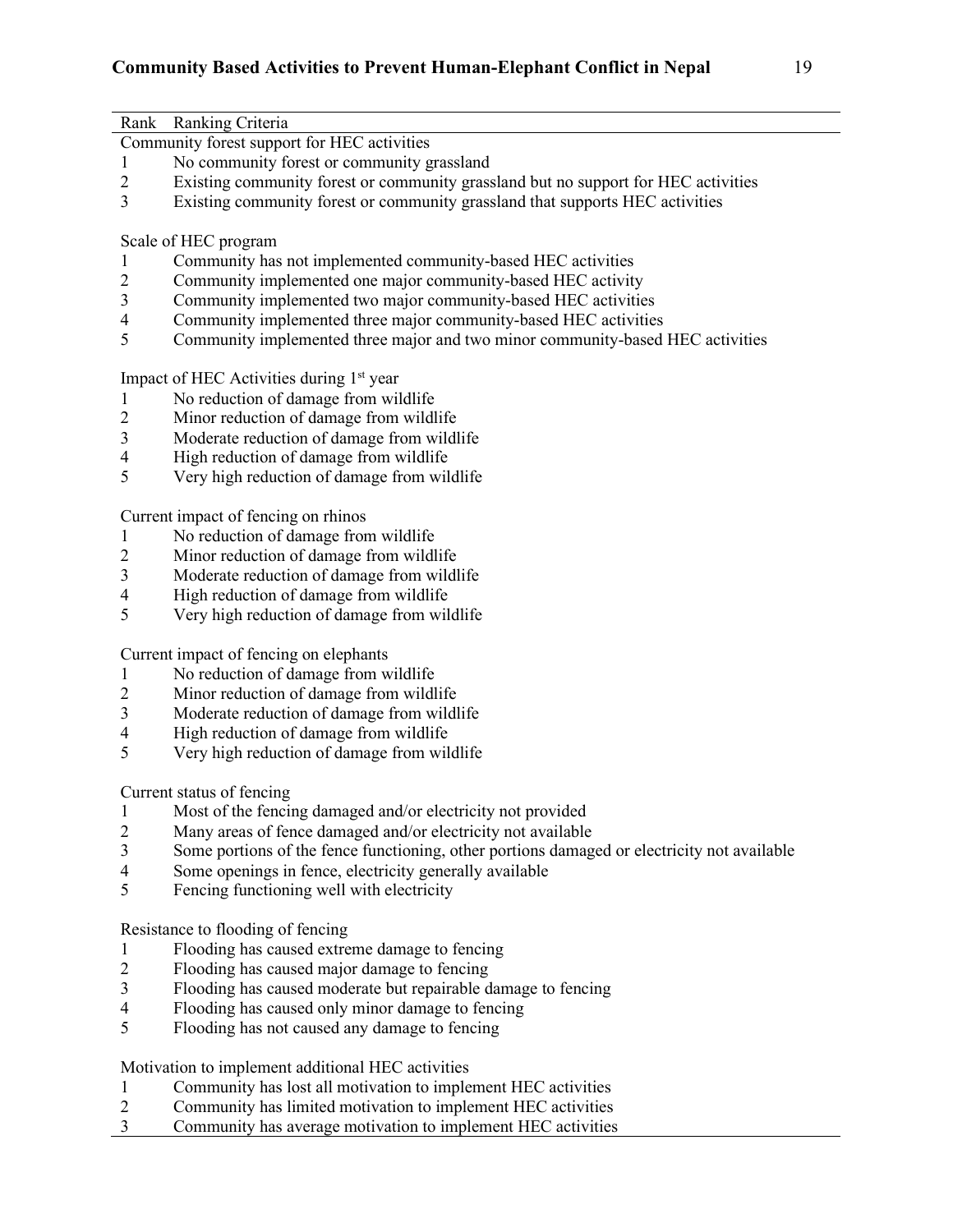| Ward         | Worst Problem | $2nd$ Problem | 3 <sup>rd</sup> Problem |
|--------------|---------------|---------------|-------------------------|
| Ayodhapuri-1 | Elephant      | Flooding      | Chital                  |
| Ayodhapuri-4 | Elephant      | Flooding      | Rhino                   |
| Ayodhapuri-5 | Elephant      | Rhino         | Chital                  |
| Ayodhapuri-6 | Flooding      | Elephant      | Wild boar               |
| Ayodhapuri-7 | Landlessness  | Tiger         | Elephant                |
| Ayodhapuri-8 | Elephant      | Spotted deer  | Tiger                   |
| Ayodhapuri-9 | Elephant      | Tiger         | Rhino                   |
| Bagauda-5    | Flooding      | Elephant      | Rhino                   |
| Bagauda-6    | Flooding      | Elephant      | Rhino                   |
| Gardi-1      | Elephant      | Flooding      | Rhino                   |
| Gardi-4      | Elephant      | Flooding      | Rhino                   |
| Kalyanpur-6  | Elephant      | Flooding      | Rhino                   |
| Kalyanpur-9  | Elephant      | Flooding      | Rhino                   |
| Kumroj-2     | Elephant      | Rhino         | Chital                  |
| Kumroj-3     | Elephant      | Rhino         | Chital                  |
| Thori-3      | Flooding      | Elephant      | Chital                  |
| Thori-5      | Water supply  | Elephant      | Flooding                |

Table 3: Three most serious problems in each study site

Table 4. Community based activities to human-elephant conflict in the 17 study sites

|                                              | Primary Activities               |     |                           |       | <b>Secondary Activities</b> |                 |                 |                   |                           |
|----------------------------------------------|----------------------------------|-----|---------------------------|-------|-----------------------------|-----------------|-----------------|-------------------|---------------------------|
| VDC and<br>Ward                              | Solar<br>electric<br>fence       | Dam | Watch-<br>tower           | Siren | Elephant<br>guard           | Torch-<br>light | Chili<br>powder | Tractor<br>patrol | Commu-<br>nity<br>burning |
| Ayodhapuri-1                                 | X                                |     | $\boldsymbol{\mathrm{X}}$ | X     |                             | X               |                 |                   |                           |
| Ayodhapuri-4<br>Ayodhapuri-5<br>Ayodhapuri-6 | X<br>X<br>X                      |     | X<br>X                    |       |                             |                 |                 |                   |                           |
| Ayodhapuri-7                                 | X                                |     |                           |       |                             |                 |                 |                   |                           |
| Ayodhapuri-8                                 | X                                |     | X                         |       |                             | X               |                 |                   |                           |
| Ayodhapuri-9                                 | X                                | X   | X                         |       |                             |                 |                 |                   |                           |
| Bagauda-5                                    | X                                |     | X                         |       |                             |                 |                 |                   |                           |
| Bagauda-6                                    | X                                |     | X                         |       | X                           |                 |                 |                   |                           |
| Gardi-1                                      | X                                | X   | X                         |       | X                           |                 | X               | X                 | X                         |
| Gardi-4                                      | X                                |     |                           |       |                             |                 | X               |                   | X                         |
| Kalyanpur-6                                  | X                                | X   | X                         |       | X                           |                 |                 |                   |                           |
| Kalyanpur-9                                  | X                                |     | X                         |       |                             |                 |                 |                   |                           |
| Kumroj-2                                     |                                  |     |                           |       |                             |                 |                 |                   |                           |
| Kumroj-3                                     | X                                |     |                           |       |                             |                 |                 |                   |                           |
| Thori-3                                      | X                                |     | X                         |       |                             |                 |                 |                   |                           |
| Thori-5                                      | X<br>$\cdots$<br>$\cdot$ $\cdot$ |     |                           |       |                             |                 |                 |                   |                           |

 $\overline{X}$  = Implemented in village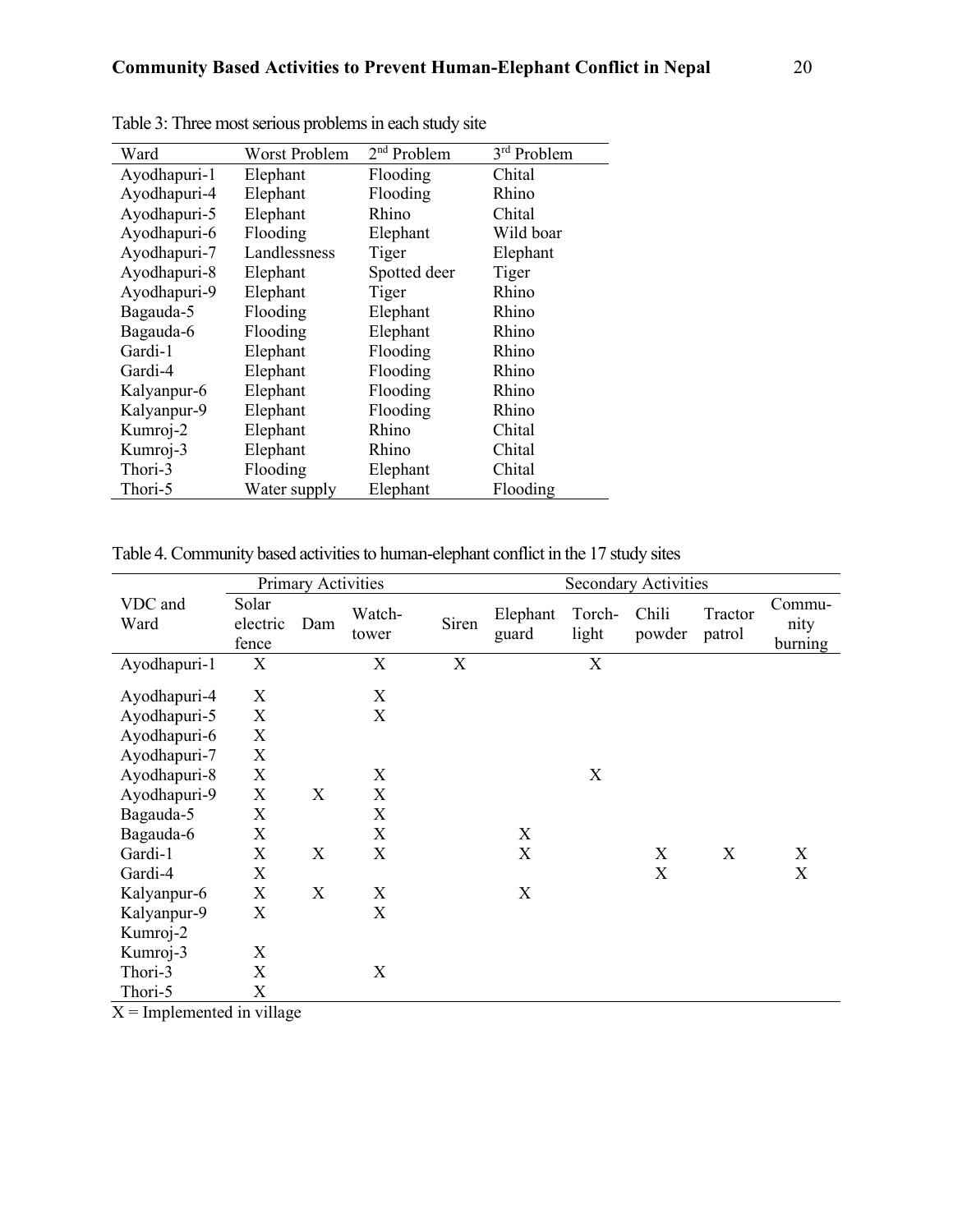| Site         | <b>HEC</b><br>incidents<br>$\ast$ | <b>HEC</b><br>problem<br>rating | Socio-<br>economic<br>status | Land<br>tenure | Capa-<br>bility | CF<br><b>Status</b> | CF<br>experience | CF<br><b>HEC</b><br>support |
|--------------|-----------------------------------|---------------------------------|------------------------------|----------------|-----------------|---------------------|------------------|-----------------------------|
| Ayodhapuri-1 | 9                                 | 3                               | $\overline{2}$               | $\overline{4}$ | 3               | $\overline{2}$      | 3                | 3                           |
| Ayodhapuri-4 | 3                                 | 3                               | 2                            | 4              | 4               |                     |                  |                             |
| Ayodhapuri-5 | 11                                | 3                               | $\overline{2}$               | 4              | 4               |                     |                  |                             |
| Ayodhapuri-6 | 13                                | 2                               | 3                            | 4              | 2               | 2                   | 3                | 2                           |
| Ayodhapuri-7 | 9                                 |                                 | 2                            | 3              | 4               | 2                   | 3                | 2                           |
| Ayodhapuri-8 | 39                                | 3                               | 3                            | 4              | 5               | 2                   | 3                | 2                           |
| Ayodhapuri-9 | 17                                | 3                               | 2                            | 4              | $\overline{4}$  | $\overline{2}$      | 2                | 2                           |
| Bagauda-5    | 16                                | 2                               | 2                            | 4              | 4               | 1                   |                  |                             |
| Bagauda-6    | 9                                 | 2                               | 3                            | 3              | 3               |                     |                  |                             |
| Gardi-1      | 10                                | 3                               | $\overline{2}$               | 4              | $\overline{4}$  |                     |                  |                             |
| Gardi-4      | 9                                 | 3                               | 2                            | 2              | 4               |                     |                  |                             |
| Kalyanpur-6  | 16                                | 3                               | $\overline{2}$               | 4              | 5               | 2                   | 3                |                             |
| Kalyanpur-9  | 6                                 | 3                               | 2                            | 4              | 5               | $\overline{2}$      | 4                | 3                           |
| Kumroj-2     | 2                                 | 3                               | 3                            | 4              | 5               | 3                   | 5                |                             |
| Kumroj-3     | 3                                 | 3                               | 4                            | 4              | 5               | 3                   | 5                | 3                           |
| Thori-3      |                                   |                                 | 2                            | 4              | 3               | 3                   |                  |                             |
| Thori-5      | 6                                 | 2                               | 2                            | 4              | 2               | 2                   | 3                |                             |

Table 5A: Rating of village attributes for the study sites

\* Based on Pant and Hockings (2013)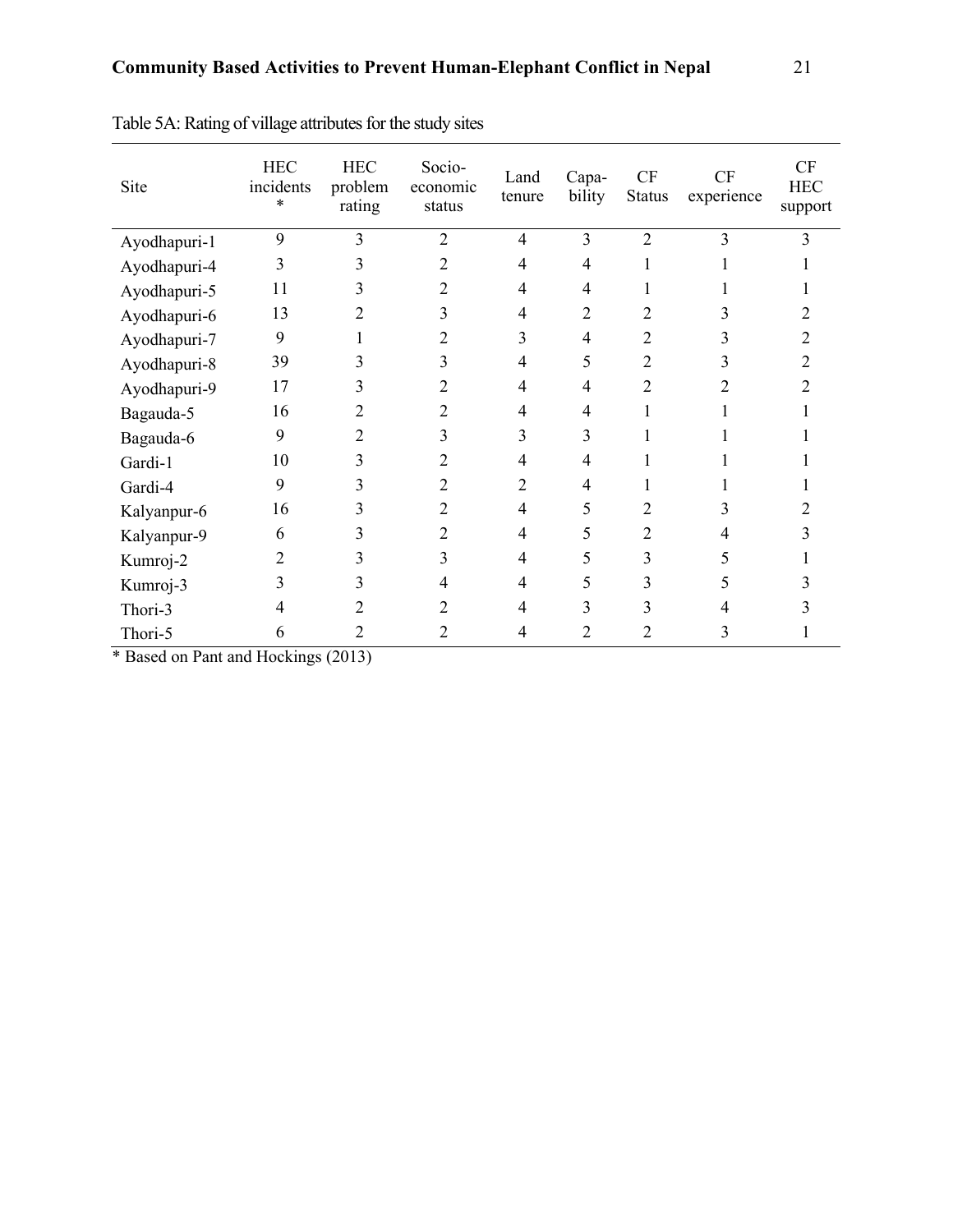| Site         | Scale of       | Impact<br>after | Current<br>impact | Current<br>impact | Current<br>status | Flood<br>resistance | Current    |
|--------------|----------------|-----------------|-------------------|-------------------|-------------------|---------------------|------------|
|              | <b>HEC</b>     | first           | elephant          | rhino             | of                | of                  | motivation |
|              | program        | year            | damage            | damage            | fencing           | fencing             |            |
| Ayodhapuri-1 | 3              | 5               |                   | 3                 | 2                 | 2                   | 3          |
| Ayodhapuri-4 | 3              | 3               |                   | 3                 | 2                 | 2                   | 3          |
| Ayodhapuri-5 | 3              | 4               |                   | 3                 | 2                 | 2                   | 3          |
| Ayodhapuri-6 | 2              | 3               | 2                 | 3                 | 2                 | 2                   | 2          |
| Ayodhapuri-7 | $\overline{2}$ | 5               | 3                 | 3                 | 3                 | 4                   |            |
| Ayodhapuri-8 | 3              | 5               | 2                 | 3                 | 3                 |                     | 4          |
| Ayodhapuri-9 | 4              | 5               | 2                 | 4                 | 4                 | 4                   | 4          |
| Bagauda-5    | 3              | Ć               | 2                 | 3                 | 3                 | 3                   | 3          |
| Bagauda-6    | 4              | 5               | 3                 | 3                 | 3                 | 2                   |            |
| Gardi-1      | 5              | 5               |                   | 5                 | 2                 | 4                   | 3          |
| Gardi-4      | 2              | 5               |                   | 4                 | 3                 | 4                   | 3          |
| Kalyanpur-6  | 5              | 5               | 2                 | 5                 | 5                 | 2                   | 4          |
| Kalyanpur-9  | 3              | 5               | 3                 | 4                 | 4                 | 5                   | 4          |
| Kumroj-2     |                |                 |                   |                   | *                 | *                   | 3          |
| Kumroj-3     | 2              | 2               | 2                 |                   | 4                 | 5                   | 3          |
| Thori-3      | 3              | 5               |                   |                   | 3                 | 2                   | 3          |
| Thori-5      | 2              | 2               |                   | 2                 | 2                 | 2                   | 2          |

Table 5B: Rating of village attributes for the study sites

\* Kumroj–2 did not construct solar electric fence, so we did not provide a rating for these attributes.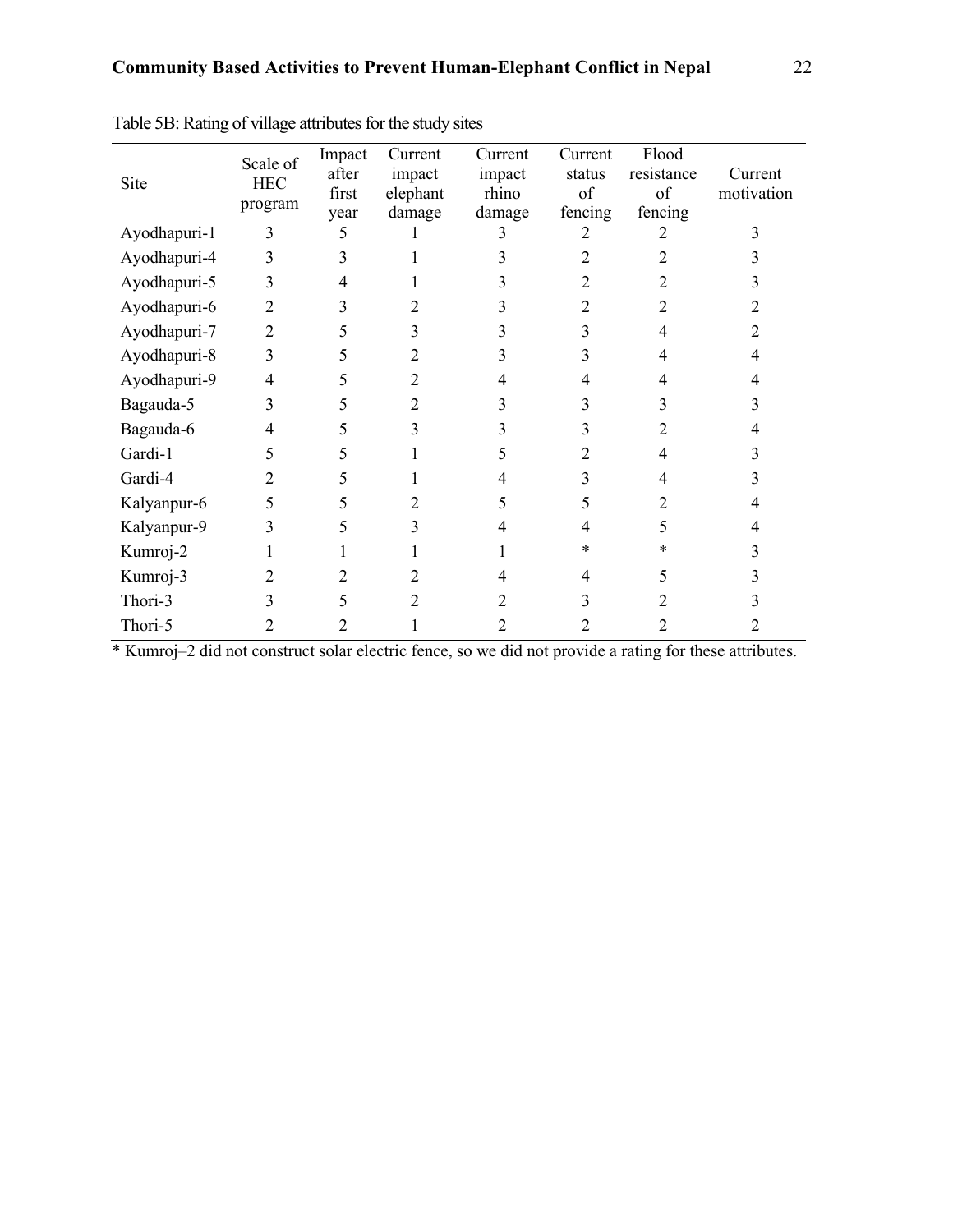|                       | Elephant<br>incidents | Problem<br>rating | Socio-<br>economic | Land<br>tenure | Community<br>capability | <b>CF</b><br>status | CF<br>experience |
|-----------------------|-----------------------|-------------------|--------------------|----------------|-------------------------|---------------------|------------------|
| Elephant incidents    |                       | ns                |                    |                |                         |                     | ns               |
| Problem rating        | ns                    |                   |                    |                |                         |                     |                  |
| Socio-economics       |                       |                   |                    |                |                         |                     |                  |
| Land tenure           |                       |                   |                    |                | ns                      |                     |                  |
| Community capa-       |                       |                   |                    |                |                         |                     |                  |
| bility                |                       |                   |                    |                |                         | ns                  |                  |
| CF status             |                       |                   |                    |                |                         |                     | $0.920**$        |
| CF experience         |                       |                   |                    |                |                         | $0.920***$          |                  |
| CF HEC support        |                       |                   |                    |                |                         | $0.648**$           | $0.654***$       |
| Scale of HEC          | $0.393*$              |                   |                    |                |                         |                     |                  |
| program               |                       | ns                | ns                 | ns             | ns                      | ns                  | ns               |
| $1st$ year impact     | $0.429*$              | ns                |                    |                | ns                      | ns                  | $0.576**$        |
| Impact on elephants   | ns                    | ns                |                    |                | ns                      | ns                  | ns               |
| Impact on rhinos      | ns                    | $0.427*$          |                    |                | $0.378*$                | ns                  | $0.453*$         |
| Electric fence status | ns                    | ns                |                    |                | $0.580**$               | ns                  | ns               |
| Flood resistance of   |                       |                   |                    |                |                         |                     |                  |
| fencing               |                       |                   |                    |                |                         |                     |                  |
| Current motivation    | ns                    | $0.471*$          |                    |                | $0.469*$                | ns                  | ns               |

Table 6A: Significant correlations between attributes for which we predicted positive correlations (Kendal's Tau, one-tailed).

\*. Significant at the 0.05 level (1-tailed), \*\*. Significant at the 0.01 level (1-tailed), ns = not significant. N=17 for all tests, except those involving Electric fence status or flood resistance for which N=16.